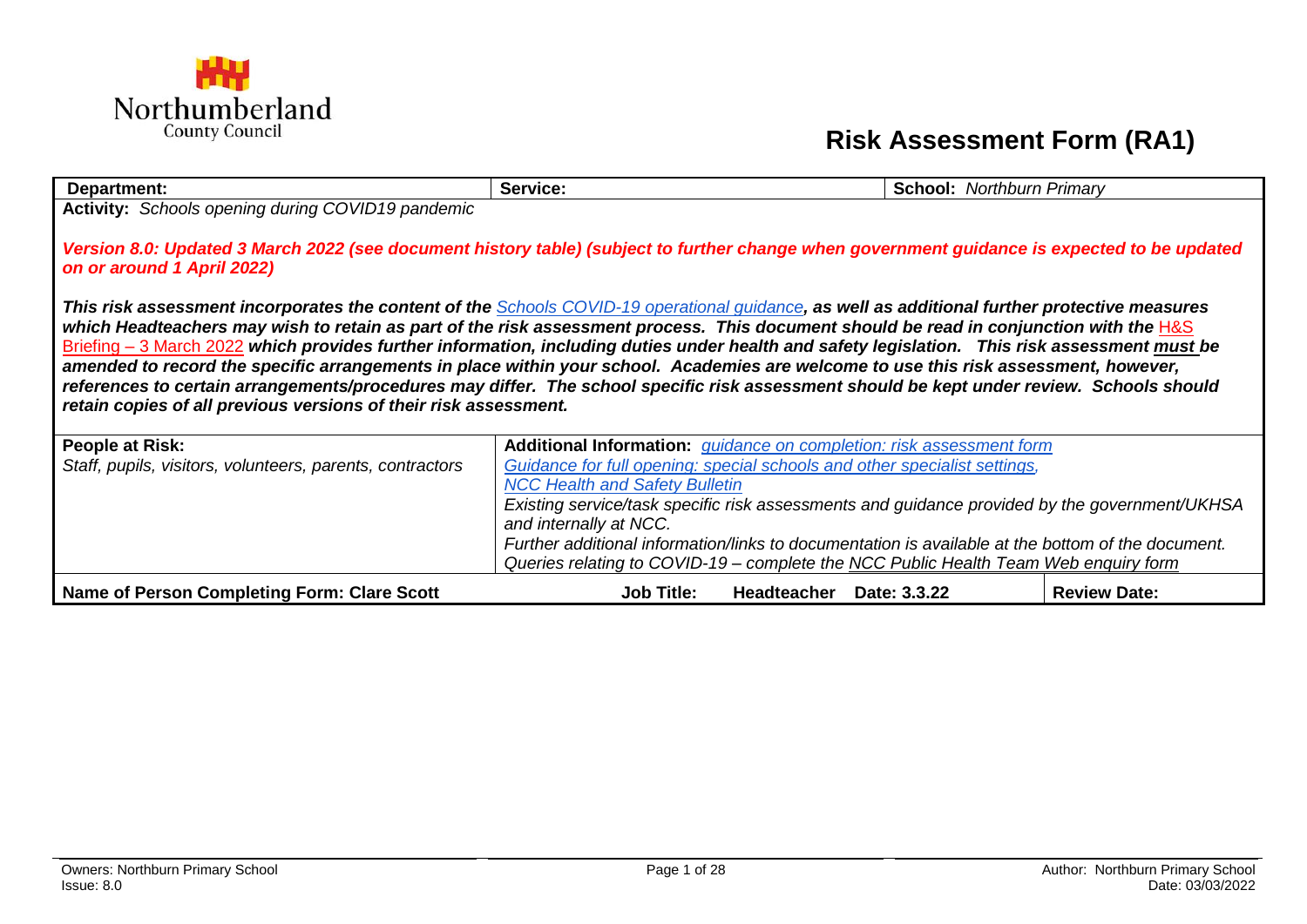<span id="page-1-1"></span><span id="page-1-0"></span>

| <b>Hazard</b>                                                                                                     | <b>Risk</b>                                                                                                                                                                              | <b>Initial</b><br>Rating<br>L, M, H | <b>Existing Control Measures</b>                                                                                                                                                                                                                                                                                                                                                                                                                                                                                                                                                                                                                                                                                                                                                                  | <b>Initial</b><br>Rating<br>L, M, H | <b>Additional Action Required</b><br>(action by whom and completion date -<br>use separate Action Plan if necessary)                                                                                                                                                                                                                                    |
|-------------------------------------------------------------------------------------------------------------------|------------------------------------------------------------------------------------------------------------------------------------------------------------------------------------------|-------------------------------------|---------------------------------------------------------------------------------------------------------------------------------------------------------------------------------------------------------------------------------------------------------------------------------------------------------------------------------------------------------------------------------------------------------------------------------------------------------------------------------------------------------------------------------------------------------------------------------------------------------------------------------------------------------------------------------------------------------------------------------------------------------------------------------------------------|-------------------------------------|---------------------------------------------------------------------------------------------------------------------------------------------------------------------------------------------------------------------------------------------------------------------------------------------------------------------------------------------------------|
| Inadequate safety<br>management<br>documentation<br>(policies, risk<br>assessments etc)                           | Increased risk of<br>contracting<br>Coronavirus<br>through lack of<br>planning.<br>Equipment /<br>system failure<br>leading to<br>enhanced physical<br>or biological risks<br>to people. | M                                   | The arrangements in the Covid19 risk assessment are<br>monitored (detail specific arrangement for this) and kept<br>under review. Relevant policies, procedures and other<br>risk assessments have been reviewed and updated<br>where necessary and shared with staff. Arrangements<br>are monitored and kept under review, with staff given<br>the opportunity to comment and feedback on<br>arrangements.<br>Procedures have been documented for:<br>Individuals becoming Covid symptomatic on site<br>$\bullet$<br>or the school becoming aware of someone<br>symptomatic who has recently attended the<br>school<br>A school *Outbreak Management Plan is in<br>place. This records how the school will respond<br>to an outbreak of COVID-19 in the school or<br>community. [see model plan] | L                                   | Advice will be provided directly<br>from the NCC public health<br>The Northumberland<br>team.<br><b>Local Outbreak Prevention Plan</b><br>is also available on the County<br>Council webpage.                                                                                                                                                           |
| Outbreak of Covid-<br>19 in local area or<br>school resulting in<br>the need to step up<br>protective<br>measures |                                                                                                                                                                                          | H                                   | A school *Outbreak Management Plan is in place. This<br>records how the school will respond to an outbreak of<br>COVID-19 in the school or community. [see model<br>plan]. Further advice is sought from the NCC Public<br>Health Team once numbers increase as per the<br>threshold figures determined in the plan.<br>School has an outbreak management plans which<br>outlines how it would operate if any of the measures<br>described in the Contingency Framework Guidance are<br>implemented.                                                                                                                                                                                                                                                                                              | L                                   | The Northumberland Local Outbreak<br>Prevention Plan will be instigated by<br>the Director or Public Health. The<br>Headteacher will fully cooperate with<br>the process and follow advice from<br>the NCC public health team/health<br>protection team.<br>[certain protective measures may<br>need to be reintroduced in response<br>to an outbreak]. |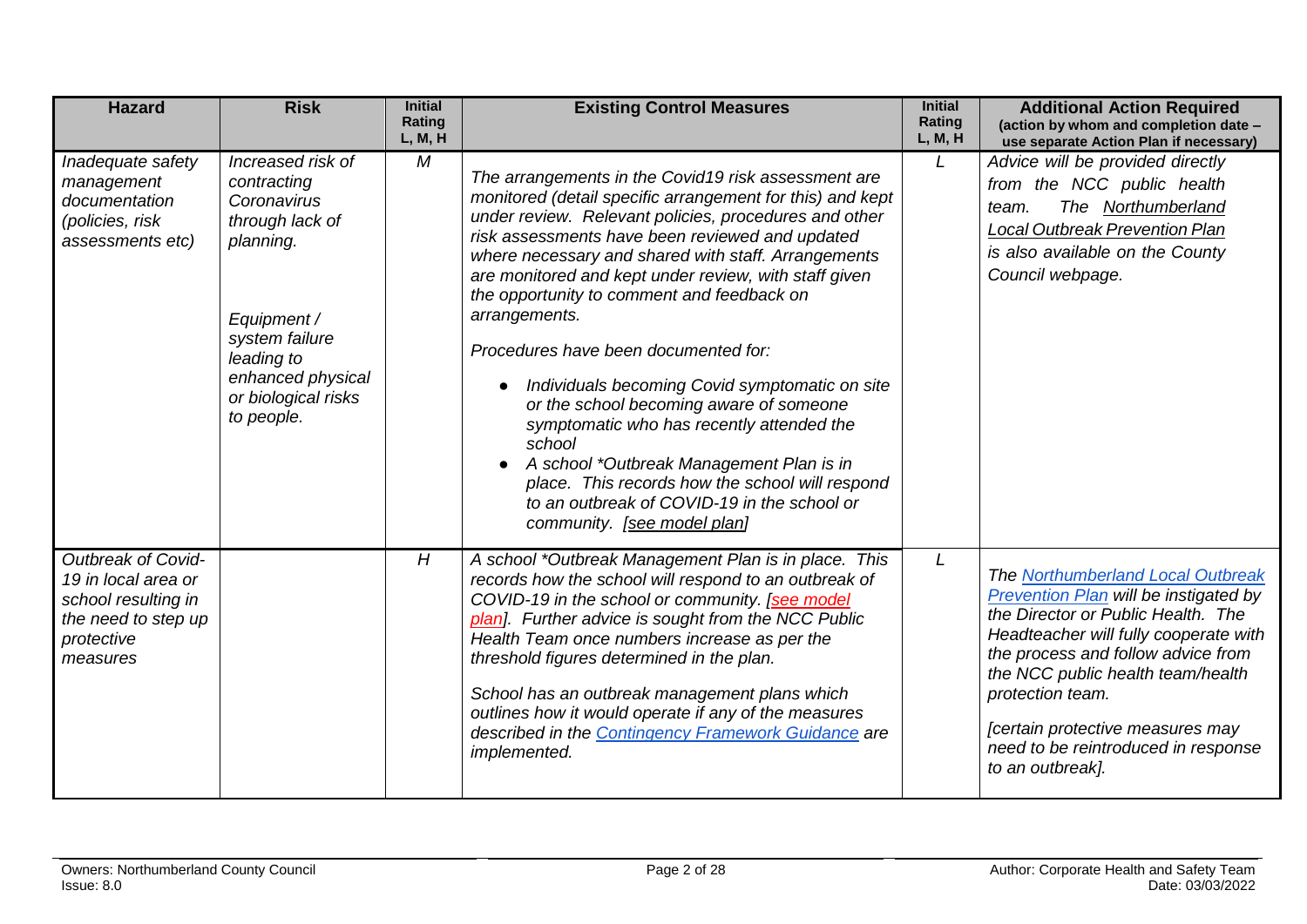<span id="page-2-0"></span>

|                                                                                                                               |                                                                                                                                                     |   |                                                                                                                                                                                                                                                                                                                                                                                                                                                                                                                                                                                                                                                                                                                                                                                                                                                                                                                                                                                                                                                      |   | Contact the NCC Public Health Team<br>for advice via the webform. They will<br>respond as soon as possible, where<br>required. Before and during this<br>process it is recommended that<br>schools with potential outbreaks<br>review their outbreak control plan<br>and use this <b>checklist</b> to review<br>current arrangements and additional<br>measures that could be<br>implemented.                                                                                                                                                                                                                                                                                                                                                    |
|-------------------------------------------------------------------------------------------------------------------------------|-----------------------------------------------------------------------------------------------------------------------------------------------------|---|------------------------------------------------------------------------------------------------------------------------------------------------------------------------------------------------------------------------------------------------------------------------------------------------------------------------------------------------------------------------------------------------------------------------------------------------------------------------------------------------------------------------------------------------------------------------------------------------------------------------------------------------------------------------------------------------------------------------------------------------------------------------------------------------------------------------------------------------------------------------------------------------------------------------------------------------------------------------------------------------------------------------------------------------------|---|--------------------------------------------------------------------------------------------------------------------------------------------------------------------------------------------------------------------------------------------------------------------------------------------------------------------------------------------------------------------------------------------------------------------------------------------------------------------------------------------------------------------------------------------------------------------------------------------------------------------------------------------------------------------------------------------------------------------------------------------------|
| Inadequate<br>ventilation.<br>Unable to achieve<br>a comfortable (or<br>legal minimum)<br>temperature within<br>the building. | Increase in risk of<br>transmission of<br>Covid <sub>19.</sub><br>Occupants become<br>cold - poor<br>concentration<br>levels impact on<br>learning. | H | Windows and doors to be kept open for at least 15<br>minutes before and after a class has used the room.<br>Due regard is to be given to the information on how<br>best to maintain ventilation in the H&S FAQ document,<br>*HSE information, CIBSE - Ventilation Guidance and<br>the latest government quidance for schools.<br>General principles when using natural ventilation<br>include opening windows. In cooler weather windows<br>should be opened just enough to provide constant<br>background ventilation, and opened more fully when<br>unoccupied to purge the air in the space (e.g. between<br>classes, during break and lunch). Rooms should,<br>where possible, be fully ventilated for at least 15<br>minutes prior to and following use.<br>Opening internal doors can also assist with creating a<br>throughput of air. If necessary external opening doors<br>may also be used (as long as they are not fire doors<br>and where safe to do so)<br>Opening high level windows in preference to low level<br>to reduce draughts | L | HSE video on Covid19 and<br>ventilation:<br>https://www.youtube.com/watch?v=h<br><b>kK LZeUGXM</b><br>[*Where Co2 monitors have been<br>issued by DfE as a tool for identifying<br>poorly ventilated areas for<br>improvement, these are only used in<br>accordance with instruction and<br>training provided - see also HSE<br>information provided earlier. Click<br>here for access to the ventilation<br>document sharing platform which<br>includes a 'how to use guide']<br>Occupied rooms with no ventilation -<br>their use should be avoided.<br>Consider installation of window fans<br>to provide natural ventilation.<br>Ceiling fans/portable fans can be<br>used to aid air flow where there are<br>stagnant air pockets in rooms. |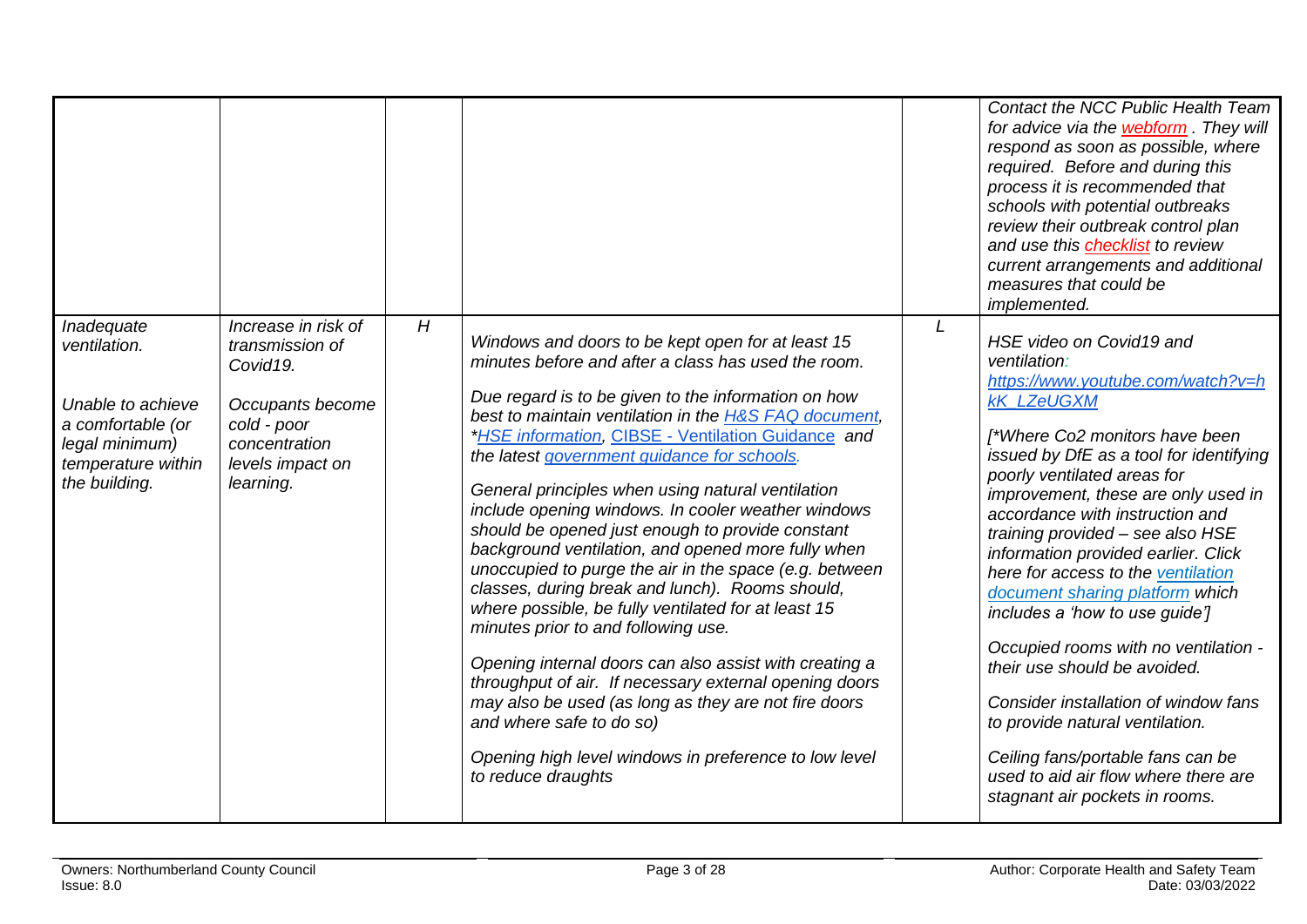<span id="page-3-0"></span>

|                                                                                                |                                                                                                                             |   | Rearranging furniture where possible to avoid direct<br>drafts.<br>Mechanical ventilation/heating systems are maintained<br>in accordance with the manufacturers<br>recommendations.<br>Measures are reviewed when events are planned that<br>involve visitors being on site (e.g. school plays).                                                                                                                                                                                                                                                                                                                                                                                                                                                                                                                                                                                                       |                | Providing flexibility to the school<br>uniform policy to allow additional,<br>suitable indoor clothing to be worn.<br>[Wall mounted fan convector coil<br>heating systems - All schools have<br>been contacted directly by the NCC<br>Property Services team to identify<br>buildings with this type of system - an<br>inspection of these systems has<br>been carried out and further<br>maintenance undertaken where<br>needed. See FAQ for further details<br>or contact Property Services or your<br>heating maintenance company for<br>further advice.] |
|------------------------------------------------------------------------------------------------|-----------------------------------------------------------------------------------------------------------------------------|---|---------------------------------------------------------------------------------------------------------------------------------------------------------------------------------------------------------------------------------------------------------------------------------------------------------------------------------------------------------------------------------------------------------------------------------------------------------------------------------------------------------------------------------------------------------------------------------------------------------------------------------------------------------------------------------------------------------------------------------------------------------------------------------------------------------------------------------------------------------------------------------------------------------|----------------|--------------------------------------------------------------------------------------------------------------------------------------------------------------------------------------------------------------------------------------------------------------------------------------------------------------------------------------------------------------------------------------------------------------------------------------------------------------------------------------------------------------------------------------------------------------|
| Contact with others<br>who may have<br>Coronavirus<br>Inadvertent<br>transmission to<br>others | Exposure to live<br>virus resulting in<br>contracting<br>Coronavirus.<br>Exacerbation of<br>existing medical<br>conditions. | H | General protective measures across school<br>Public health advice on testing, self-isolation and<br>managing confirmed cases of COVID-19 is followed,<br>with protective measures being escalated if there is an<br>outbreak within the school. As with other illnesses,<br>anyone who is unwell, including presenting with<br>symptoms of COVID-19 does not attend school.<br>Anyone testing positive for COVID-19 isolates at home,<br>takes a PCR test and follows the government guidance:<br>COVID-19: people with COVID-19 and their contacts<br>Anyone travelling from a foreign country must comply<br>with government guidance on self isolation: Travel<br>abroad and coronavirus (COVID-19) - GOV.UK<br>(www.gov.uk)<br>Good hand hygiene is encouraged amongst staff and<br>pupils. Pupils clean their hands regularly, including<br>when they arrive at school, return from breaks, change | $\overline{M}$ | Notices and information on Covid<br>rules/protective measures are<br>displayed in school.<br>The e-Bug Coronavirus website<br>contains free resources for schools.<br>including materials to encourage<br>good hand and respiratory hygiene.<br>The location of items (e.g. signage,<br>hand sanitiser stations, lidded bins in<br>classrooms and in other key<br>locations) is reviewed and cited with<br>regard to site specific circumstances<br>to ensure ease of use.                                                                                   |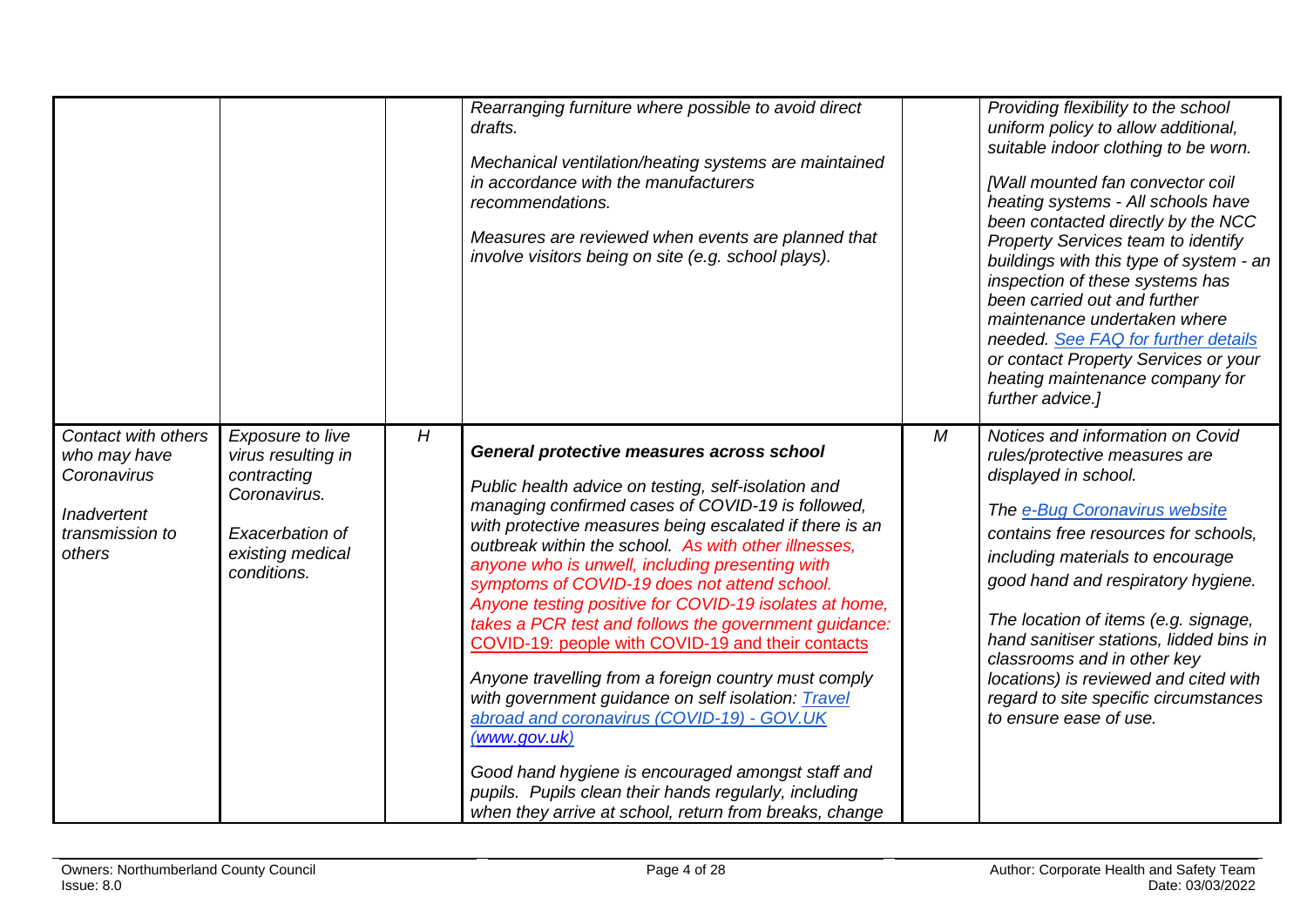| rooms, before and after eating, after sneezing or                                                                   |  |
|---------------------------------------------------------------------------------------------------------------------|--|
| coughing. Washing hands thoroughly for 20 seconds                                                                   |  |
| with soap and water and or use of alcohol hand rub or<br>sanitiser                                                  |  |
|                                                                                                                     |  |
| Good respiratory hygiene is encouraged. Promote the<br>'catch it, bin it, kill it' approach. Disposable tissues are |  |
| provided along with bins for used tissues and other                                                                 |  |
| waste. This waste is bagged and disposed of.                                                                        |  |
| Appropriate cleaning regimes are in place, including                                                                |  |
| regular cleaning of areas and equipment [for example,<br>twice per day - you should have documented cleaning        |  |
| schedules in place], with a particular focus on                                                                     |  |
| frequently touched surfaces.                                                                                        |  |
| Occupied spaces are well ventilated (see separate                                                                   |  |
| section below)                                                                                                      |  |
| Staff maintain social distancing where possible.                                                                    |  |
| Face coverings should be considered during periods of                                                               |  |
| high transmission of COVID-19, with more stringent use<br>during outbreaks in schools. Visitors are requested to    |  |
| undertake an LFD test prior to attending school.                                                                    |  |
| All eligible individuals (staff and pupils) have now been                                                           |  |
| offered COVID-19 vaccines/boosters in line with the<br>national programme. All individuals are encouraged to        |  |
| take up their vaccine, including any booster vaccination,                                                           |  |
| where appropriate. This offers very good protection<br>against the virus to reduce spread and also reduces the      |  |
| chance of a person becoming severely unwell.                                                                        |  |
| <b>Vulnerable Staff</b>                                                                                             |  |
| (see model CEV/CV individual risk assessment for                                                                    |  |
| process/further guidance, including vaccination status)                                                             |  |
|                                                                                                                     |  |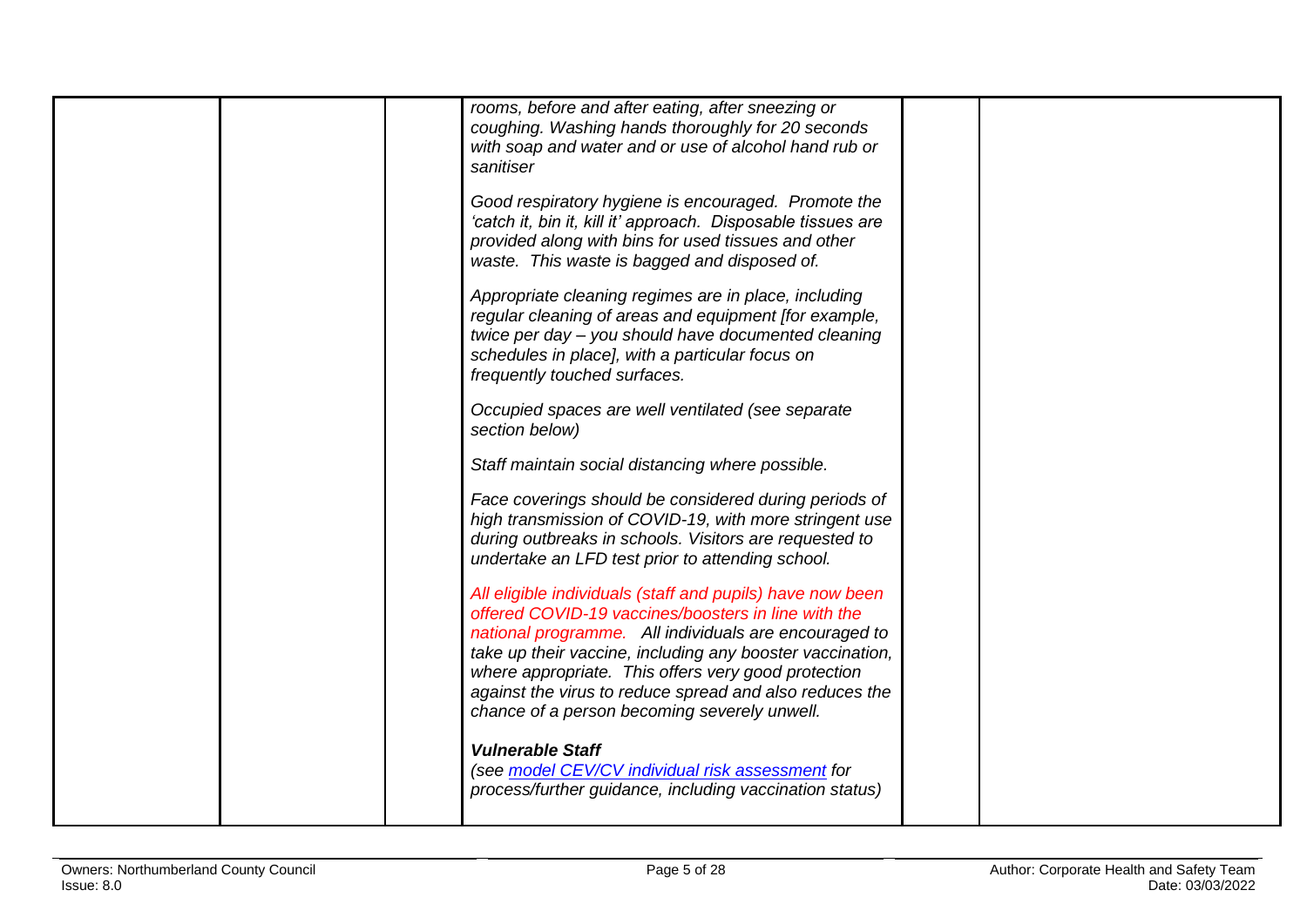| The measures contained within this COVID risk              | See: Guidance for people previously      |
|------------------------------------------------------------|------------------------------------------|
| assessment will, in most cases, be sufficient to           | considered clinically extremely          |
| adequately reduce the risk of transmission of COVD-19      | vulnerable from COVID-19                 |
| to those at higher risk of becoming severely unwell if     |                                          |
| they are infected [see guidance]. Individuals with         | Pregnant workers model risk              |
| certain vulnerabilities are being advised to continue with | assessment (to be completed in           |
| regular LFD home testing as they may be eligible for       | conjunction with the above CEV/CV        |
| antibody and antiviral treatments [see NHS guidance:       | assessment for vulnerable staff).        |
| Rapid lateral flow coronavirus (COVID-19) tests].          | [Schools should be aware that            |
|                                                            | pregnant women from 26 weeks'            |
|                                                            |                                          |
| An individual risk assessment is also in place for these   | gestation, or those with underlying      |
| staff and include any additional reasonable control        | health conditions at any gestation,      |
| measures which can be implemented without impacting        | may be at greater risk of severe         |
| on service provision. Additional individual risk factors   | illness from coronavirus (COVID-19).]    |
| are considered in these risk assessments and these         |                                          |
| include any specific advice or control measures advised    | See also: Advice for Pregnant            |
| by a medical professional                                  | <b>Workers and COVID-19 vaccination:</b> |
|                                                            | a quide for women of childbearing        |
| These are regularly reviewed. Reviews will also take       | age, pregnant or breastfeeding           |
| place if there is an outbreak within the school.           | (Includes information on additional      |
|                                                            | risk factors for pregnant women,         |
| Unvaccinated vulnerable staff                              | such as age, BMI, third trimester,       |
| Where the individual is vulnerable and unvaccinated,       | <b>BAME</b> background)                  |
| more robust control measures or reasonable                 |                                          |
| adjustments to their role must be made. In relation to     |                                          |
| unvaccinated vulnerable staff/those who are $68$ weeks     | <b>BAME</b> risk assessment              |
| pregnant or more, where the risk cannot be adequately      |                                          |
| reduced, these staff are supported to work from home,      | Head teachers/Senior managers are        |
| unless robust control measures or reasonable               | to ask staff to inform them              |
| adjustment to their role can be implemented.               | immediately if their situation           |
|                                                            | changes.                                 |
| Advice is sought from the school's own                     |                                          |
| HR/Occupational Health provider and the person             |                                          |
| consults their physician where appropriate.                |                                          |
|                                                            |                                          |
|                                                            |                                          |
|                                                            |                                          |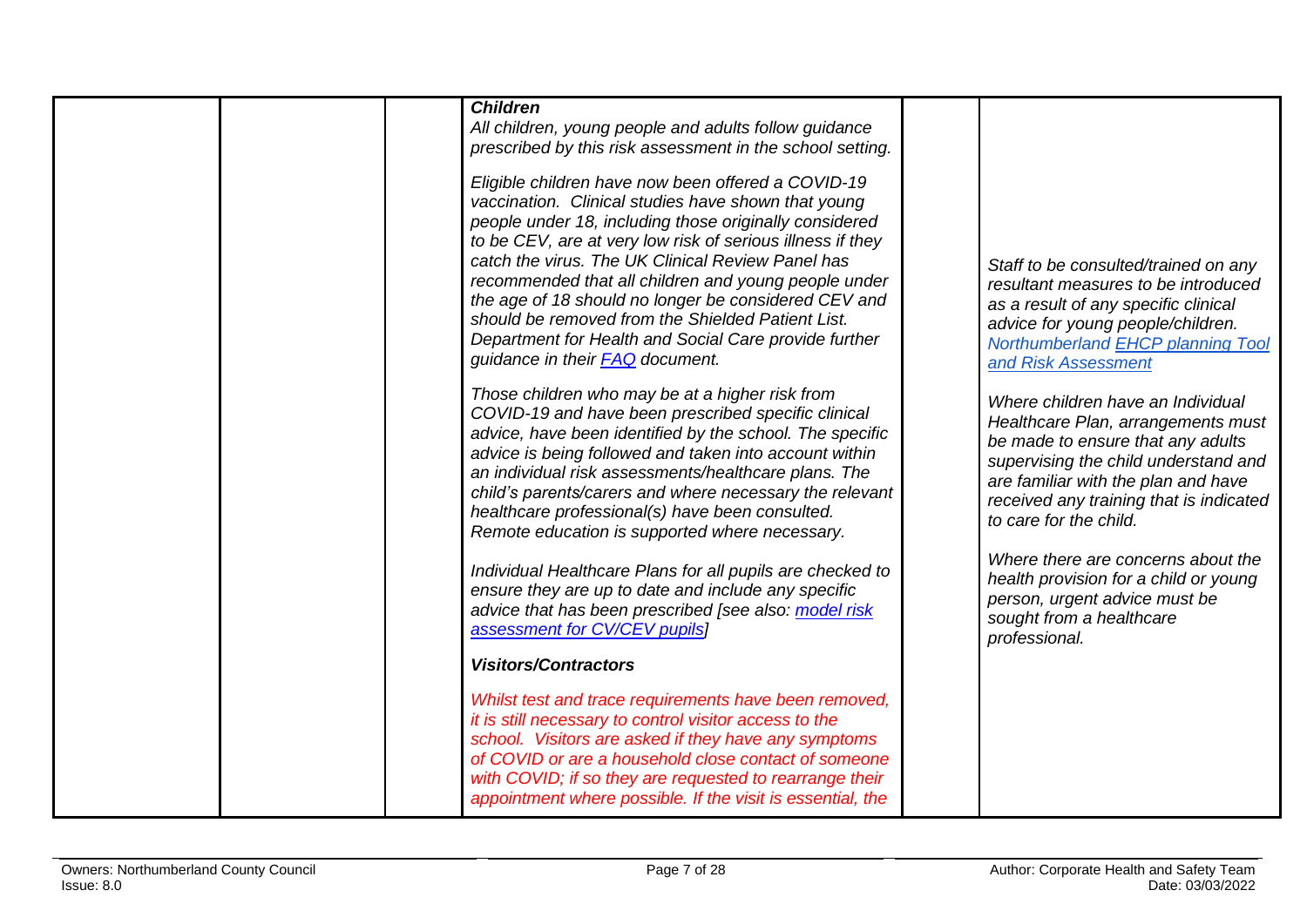<span id="page-7-0"></span>

|                                                                                                                                                                                                                                    |                             |   | government advice for close contacts should be<br>followed                                                                                                                                                                                                                                                                                                                                                                                                                                                                                                                                                                                                                                                                                                                                                                                                                                                                                                                                                                                                                                                                                                                                                                                      |   |                                                                                                                                                                                                                                                                                                                                                                                                                                                                                                                                                                                                                        |
|------------------------------------------------------------------------------------------------------------------------------------------------------------------------------------------------------------------------------------|-----------------------------|---|-------------------------------------------------------------------------------------------------------------------------------------------------------------------------------------------------------------------------------------------------------------------------------------------------------------------------------------------------------------------------------------------------------------------------------------------------------------------------------------------------------------------------------------------------------------------------------------------------------------------------------------------------------------------------------------------------------------------------------------------------------------------------------------------------------------------------------------------------------------------------------------------------------------------------------------------------------------------------------------------------------------------------------------------------------------------------------------------------------------------------------------------------------------------------------------------------------------------------------------------------|---|------------------------------------------------------------------------------------------------------------------------------------------------------------------------------------------------------------------------------------------------------------------------------------------------------------------------------------------------------------------------------------------------------------------------------------------------------------------------------------------------------------------------------------------------------------------------------------------------------------------------|
| Staff/Pupils<br>displaying<br>symptoms of<br>coronavirus whilst<br>at school<br>[*symptomatic<br>persons are<br>required to have a<br>PCR test]<br>Contact with others<br>who are<br>symptomatic or<br>who have tested<br>positive | Others contracting<br>virus | H | Staff/pupils have been instructed they must not attend<br>school if they are symptomatic or have a positive<br>COVID PCR or LFD test. test positive Those with<br>symptoms who have not yet been tested are advised to<br>take a PCR test.<br>A protocol is in place and has been shared with all staff<br>who are clear on what action to take if someone<br>becomes symptomatic whilst at school.<br>UKHSA guidance on action to take if a person becomes<br>symptomatic on site is followed along with the UKHSA<br>guidance on 'cleaning and waste'.<br>Head Teacher / School Lead / parent / carer is notified<br>immediately and the staff member / pupil is sent home,<br>avoiding public and school Transport where possible,<br>and advised to take an urgent PCR test. If they are<br>seriously ill 999 are contacted.<br>If a child is awaiting collection, they should be moved, if<br>possible, to a room where they can be isolated behind a<br>closed door, depending on the age of the child and with<br>appropriate adult supervision if required. Ideally, a<br>window should be opened for ventilation. If it is not<br>possible to isolate them, move them to an area which is<br>at least 2 metres away from other people. | M | Ensure home and emergency<br>contacts are up to date.<br>The school has a small supply of<br>PCR home test kits which can be<br>used in very exceptional cases<br>(Coronavirus (COVID-19): test kits<br>for schools and FE providers)<br><b>Positive staff cases of Covid-19</b><br>must be recorded via ANVIL, as<br>they may be RIDDOR reportable<br>(for schools in the H&S SLA and<br>normally utilise ANVIL).<br>Close contacts are advised to be<br>vigilant for symptoms and take a<br>PCR test if they become<br>symptomatic and follow the advice in:<br>COVID-19: people with COVID-19<br>and their contacts |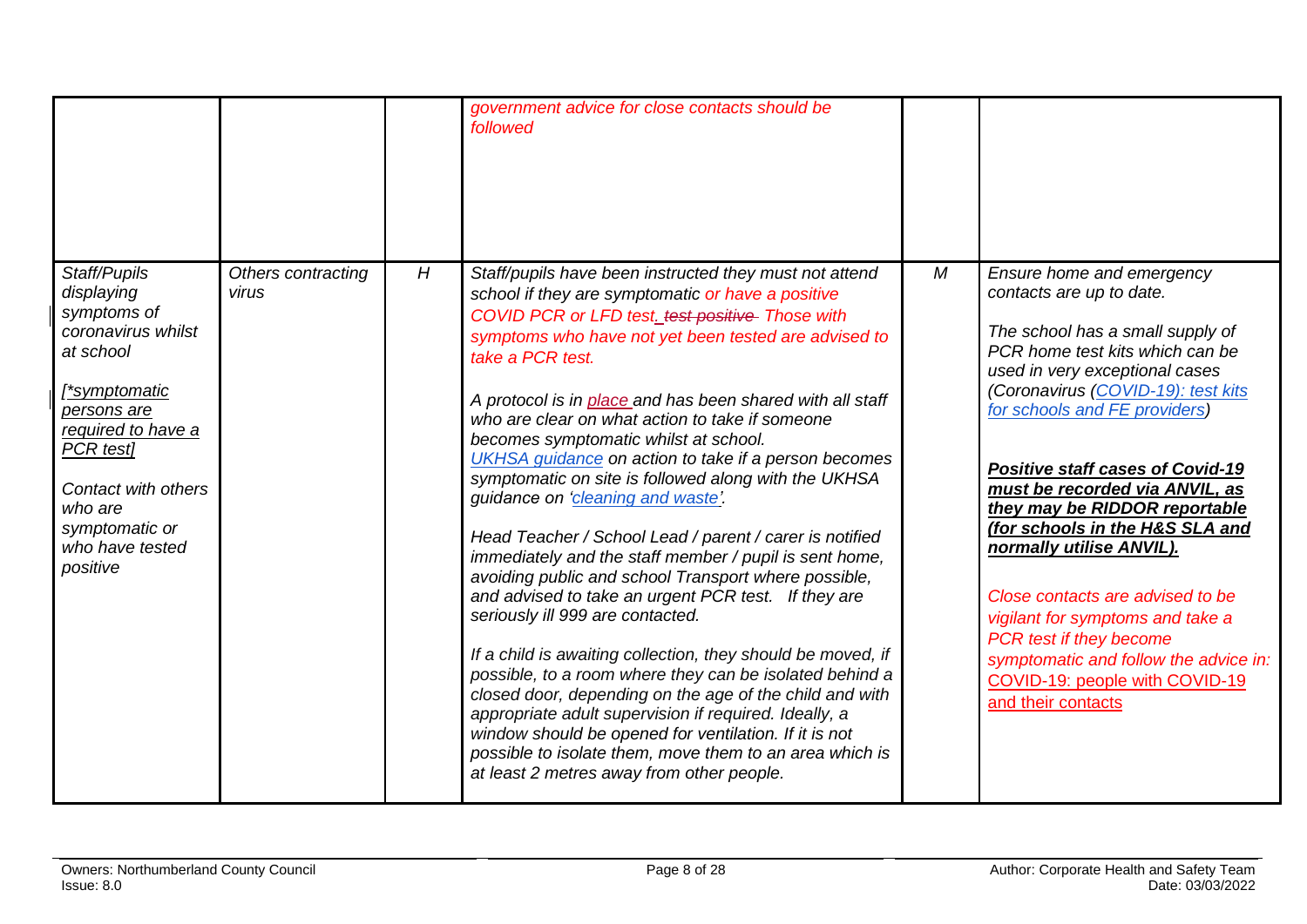|  | PPE is only required by staff caring for the child while                                                                                                                                                                                                                                                                                                                                                                                                                                                        |  |
|--|-----------------------------------------------------------------------------------------------------------------------------------------------------------------------------------------------------------------------------------------------------------------------------------------------------------------------------------------------------------------------------------------------------------------------------------------------------------------------------------------------------------------|--|
|  | they await collection in the following circumstances:                                                                                                                                                                                                                                                                                                                                                                                                                                                           |  |
|  | (see The use of personal protective equipment (PPE) in                                                                                                                                                                                                                                                                                                                                                                                                                                                          |  |
|  | education, childcare and children's social care settings,                                                                                                                                                                                                                                                                                                                                                                                                                                                       |  |
|  | including for aerosol generating procedures (AGPs)))                                                                                                                                                                                                                                                                                                                                                                                                                                                            |  |
|  | • A fluid resistant (type IIR) face mask should be<br>worn if a distance of 2 metres cannot be<br>maintained<br>If Contact Is Necessary, Then Disposable<br>Gloves, Apron And A Face Mask Should Be<br>Worn<br>Eye Protection (E.G. Visor Or Goggles) If A Risk<br>Assessment Determines That There Is A Risk<br>Of Fluids Entering The Eye, For Example, From<br>Coughing, Spitting Or Vomiting.<br>They should wash their hands thoroughly for 20<br>seconds after any contact with someone who is<br>unwell. |  |
|  | Any members of staff who have helped someone with<br>symptoms should be vigilant for symptoms and self-<br>isolate and arrange a pcr test if they become<br>symptomatic.                                                                                                                                                                                                                                                                                                                                        |  |
|  | Staff / pupil or parents / carers are requested to inform<br>the school as soon as they receive their test result<br>(positive or negative).                                                                                                                                                                                                                                                                                                                                                                    |  |
|  | If the PCR test comes back positive, the individual<br>should follow COVID-19: people with COVID-19 and<br>their contacts                                                                                                                                                                                                                                                                                                                                                                                       |  |
|  | Where the staff member / pupil tests negative, they can<br>return to their setting when they are medically fit to do<br>SO.                                                                                                                                                                                                                                                                                                                                                                                     |  |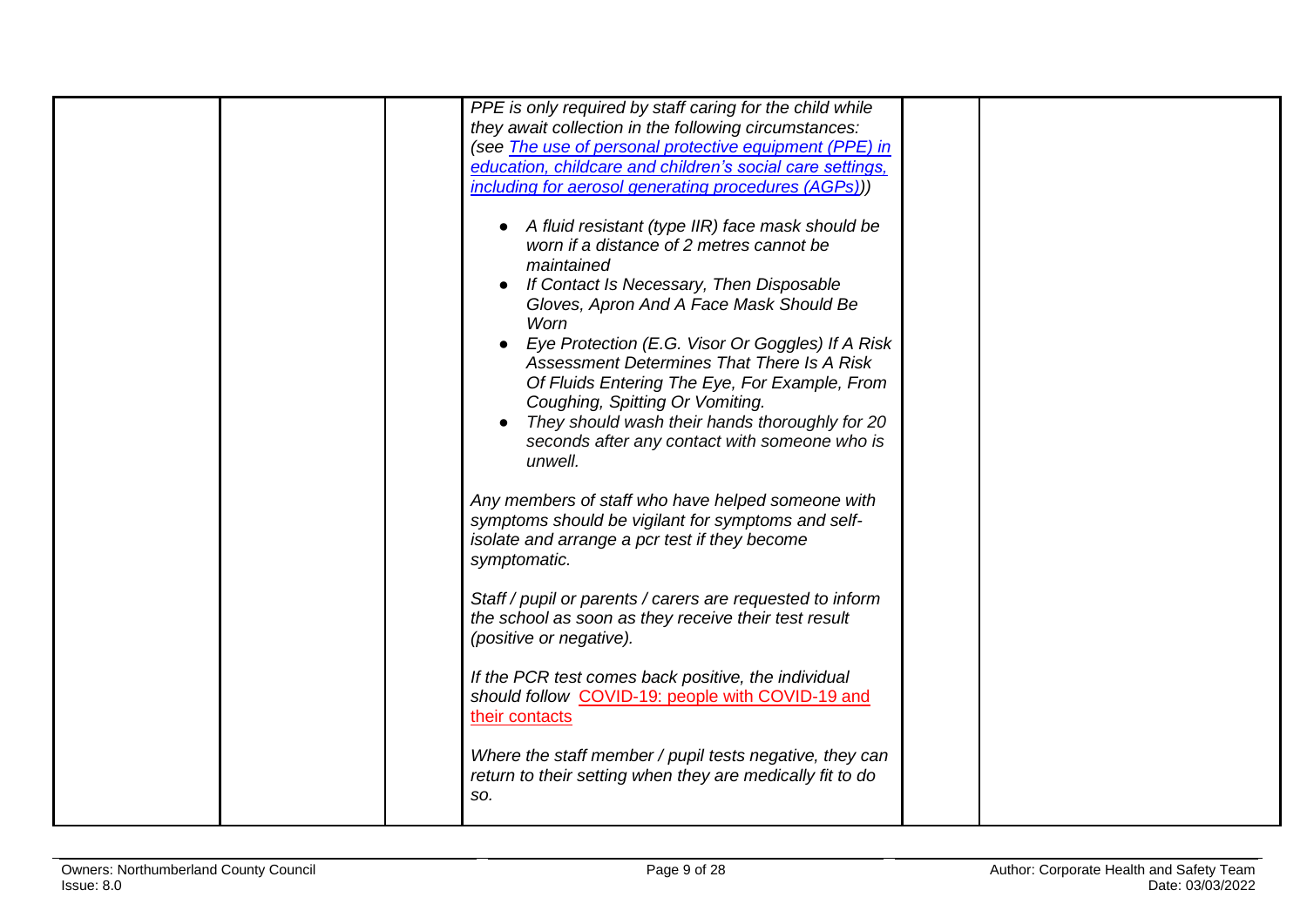<span id="page-9-0"></span>

| All                | Contracting         | H | The following measures are in place;                     | Review Schools: coronavirus              |
|--------------------|---------------------|---|----------------------------------------------------------|------------------------------------------|
| teaching/classroom | coronavirus - staff |   |                                                          | operational quidance                     |
| activities; early  | and pupils, passing |   | Classrooms are well ventilated [see specific section     |                                          |
| years, primary and | onto vulnerable     |   | on ventilation]                                          | Actions for early years and childcare    |
| secondary          | persons             |   | • A suitable cleaning schedule is in place for           | providers during the coronavirus         |
| (see also section  |                     |   | desks/chairs/equipment (minimum twice a day)             | (COVID-19) outbreak                      |
| on 'Shared         |                     |   | • Staff supervise hand hygiene arrangements for          |                                          |
| Learning           |                     |   | younger children and those with additional needs.        | Breakfast and after-school provision     |
| Spaces/practical   |                     |   | Measures are in place to ensure more independent         | are provided [delete if appropriate or   |
| teaching below)    |                     |   | older pupils are following good hygiene practices.       | record arrangements in separate          |
|                    |                     |   | • Pupils are asked to report if they become unwell       | Covid risk assessment for these          |
|                    |                     |   |                                                          |                                          |
|                    |                     |   | and staff informally monitor for presence of             | activities]                              |
|                    |                     |   | symptoms. The school protocol for persons                |                                          |
|                    |                     |   | becoming symptomatic on site is followed [add link]      | Protective measures for holiday and      |
|                    |                     |   | to document or refer to separate part of risk            | after-school clubs, and other out-of-    |
|                    |                     |   | assessment]                                              | school settings during the               |
|                    |                     |   | • No sharing of stationery (pens, pencils)               | coronavirus (COVID-19) outbreak          |
|                    |                     |   | <b>Groupings</b>                                         | Science - practical work is in line with |
|                    |                     |   |                                                          | <b>CLEAPSS Guide to doing practical</b>  |
|                    |                     |   | The same groups are taught in the same classrooms, to    | work during the COVID-19 pandemic.       |
|                    |                     |   | limit the amount of movement around the school and       | Risk assessments are in place.           |
|                    |                     |   | potential contact with other groups. [where this doesn't |                                          |
|                    |                     |   | <i>impact on learning]</i>                               | On advice from the Public Health         |
|                    |                     |   |                                                          |                                          |
|                    |                     |   |                                                          | Team, bubble groups may need to be       |
|                    |                     |   | Sport and physical education:                            | reintroduced as an additional            |
|                    |                     |   | Activities proceed in accordance with the advice         | protective measure if there is an        |
|                    |                     |   | provided by relevant National Governing Body,            | outbreak in school. Previous             |
|                    |                     |   | sport providers and/or the sports facility               | arrangements for bubble groups will      |
|                    |                     |   | Promote good hand hygiene practices and                  | be reinstated [record detail of          |
|                    |                     |   | maintain a cleaning regime focusing on                   | groupings in outbreak plan or add to     |
|                    |                     |   | frequently touched surfaces.                             | this risk assessment].                   |
|                    |                     |   | Ventilation is maximised in accordance with the          |                                          |
|                    |                     |   | arrangements stated above.                               | Refer to:                                |
|                    |                     |   | Work with external coaches, clubs and                    | guidance on Guidance on                  |
|                    |                     |   | organisations for curricular activities are subject      | coronavirus (COVID-19) for               |
|                    |                     |   | to routine risk assessment to confirm that Covid-        |                                          |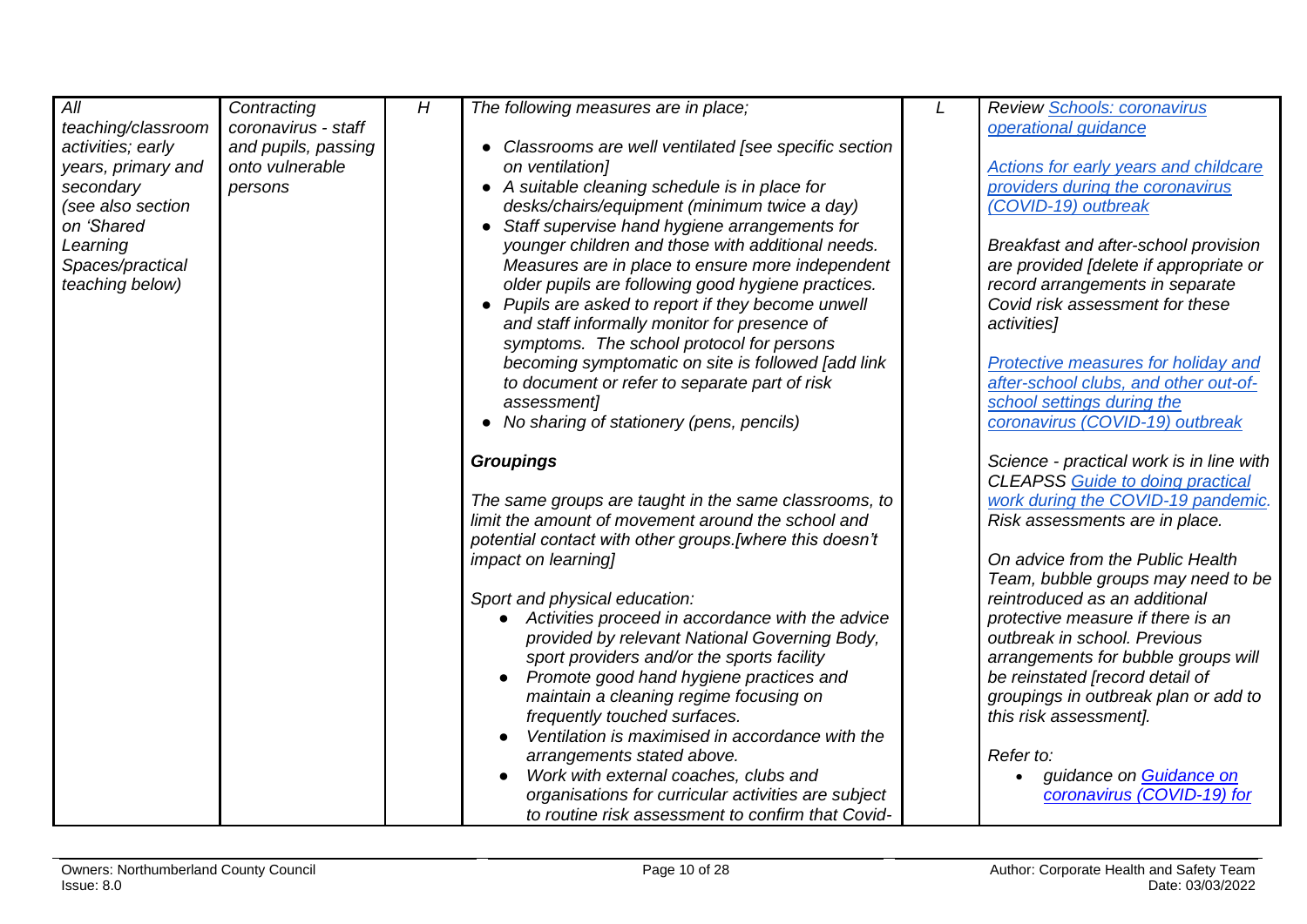|                                                                                                                           |                                                                           |   | 19 arrangements are safe and appropriate.<br>Note; venues may have capacity limits that are<br>to be followed.                                                                                                                                                                                                                                                                                                                                                                                 |          | grassroots sport participants<br>and providers<br>advice from organisations<br>such as the <b>Association</b> for<br><b>Physical Education and</b><br>the Youth Sport Trust<br>guidance from Swim England<br>on school swimming and Step<br>4 Covid advice                                                                                                     |
|---------------------------------------------------------------------------------------------------------------------------|---------------------------------------------------------------------------|---|------------------------------------------------------------------------------------------------------------------------------------------------------------------------------------------------------------------------------------------------------------------------------------------------------------------------------------------------------------------------------------------------------------------------------------------------------------------------------------------------|----------|----------------------------------------------------------------------------------------------------------------------------------------------------------------------------------------------------------------------------------------------------------------------------------------------------------------------------------------------------------------|
| Use of communal<br>areas - toilets,<br>corridors, sports<br>halls, dining hall,<br>outdoor spaces,                        | Contracting<br>coronavirus - staff<br>pupils, visitors,<br>parents/carers | H | Enhanced cleaning takes places within these areas in<br>line with the cleaning schedule (including shared<br>equipment/furniture/frequently touched points).                                                                                                                                                                                                                                                                                                                                   | $\cal M$ | When reviewing areas/spaces<br>consider:<br>Widening routes where possible.<br>Removing unnecessary obstacles.<br>Signing and communications:<br>- markings/signage at entrances<br>- movement intersections.<br>- encouraging people to wait and<br>allow others to pass<br>One-way movement.<br>Separate entry and exit routes.<br>Enlarge access and exits. |
| Staff use of<br>communal<br>areas/working with<br>different groups.<br>Use of supply<br>teachers and<br>temporary workers | Contracting<br>coronavirus - staff<br>pupils, visitors,<br>parents/carers | H | Staff breaks are organised to avoid congestion in staff<br>rooms.<br>More frequent cleaning of shared spaces should also<br>occur. Shared crockery/cutlery has been removed and<br>staff use their own equipment.<br>Clear use and cleaning guidance for staff toilets are in<br>place to ensure they are kept clean and social<br>distancing is achieved as much as possible.<br>Temporary staff and visiting staff will be expected to<br>comply with the school's arrangements for managing | L        | *Review and apply the guidance for<br>working safely in offices if applicable<br>(e.g. receptions and shared offices)<br><b>Offices and contact centres -</b><br><b>Working safely during coronavirus</b><br>(COVID-19) - Guidance                                                                                                                             |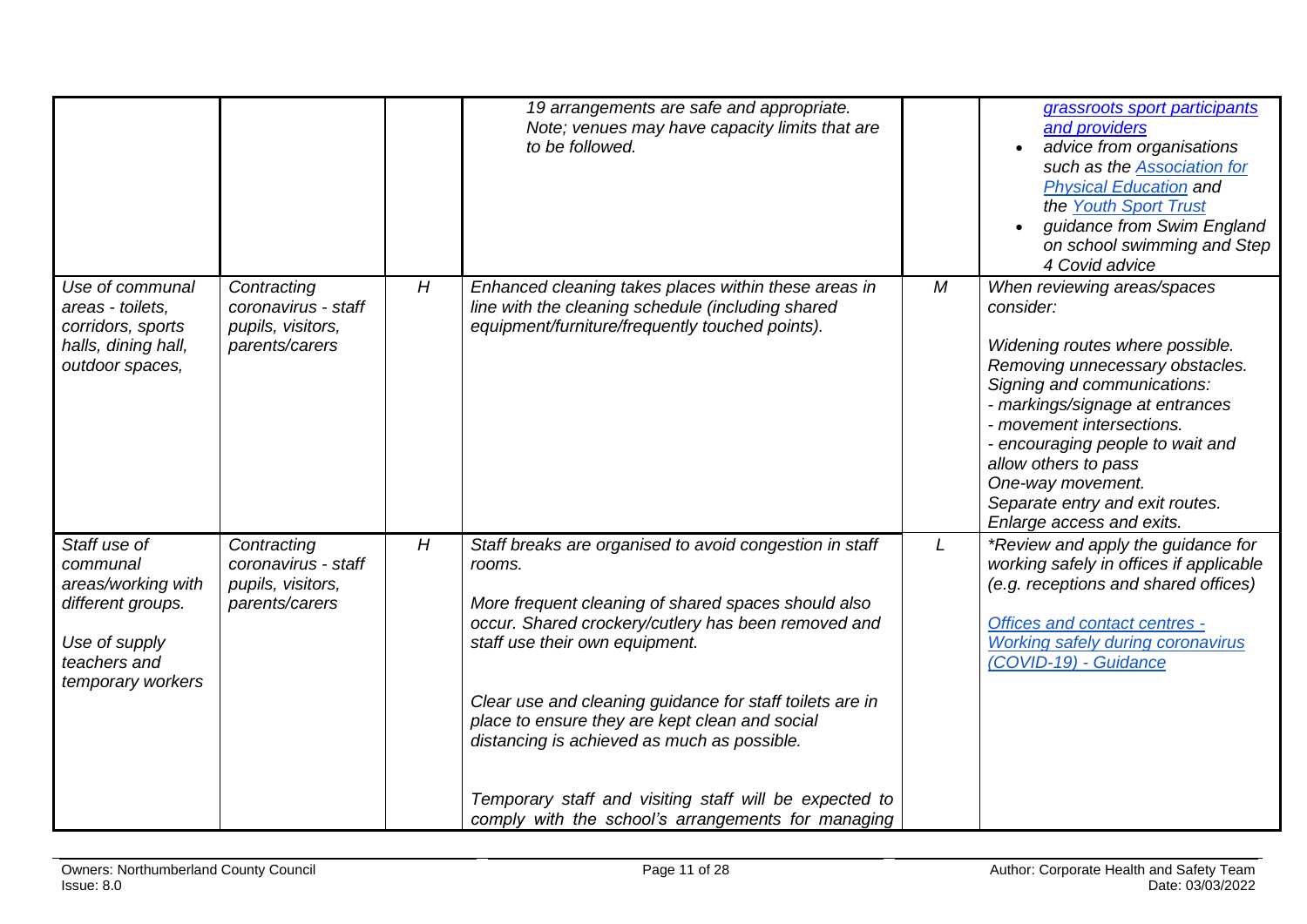<span id="page-11-0"></span>

|                                          |                                                       |   | and minimising risk, continuing to take care to maintain<br>distance from other staff and pupils (where possible). All<br>temporary staff are made aware of the content of the<br>Covid risk assessment and any other relevant                                                                                                                                                                                                                                                                                                                                                                                                                                                                                                                                                                                                                                                                                                                                                                                                                                                                                               |              |                                                                                                                                                                                                                                                                                                                                                                 |
|------------------------------------------|-------------------------------------------------------|---|------------------------------------------------------------------------------------------------------------------------------------------------------------------------------------------------------------------------------------------------------------------------------------------------------------------------------------------------------------------------------------------------------------------------------------------------------------------------------------------------------------------------------------------------------------------------------------------------------------------------------------------------------------------------------------------------------------------------------------------------------------------------------------------------------------------------------------------------------------------------------------------------------------------------------------------------------------------------------------------------------------------------------------------------------------------------------------------------------------------------------|--------------|-----------------------------------------------------------------------------------------------------------------------------------------------------------------------------------------------------------------------------------------------------------------------------------------------------------------------------------------------------------------|
| Outdoor education<br>and off-site visits | Contracting<br>coronavirus - staff,<br>pupils, public | H | information as soon as possible after the booking is<br>confirmed.<br>Offsite activity and educational visits are being<br>conducted in accordance with NCC Code of Practice for<br>Offsite Educational Visits, Outdoor Learning and<br>Adventurous Activities taking into account public health<br>advice or guidance as prescribed by the advice of any<br>international destination.<br>Full and thorough risk assessment is achieved by<br>application of:<br>Evolve Generic Risk Assessments* along with;<br>$\bullet$<br>the production of an Event Specific Plan to<br>ensure full a thorough risk assessment.<br>Those conducting International Visits ensure that a visit<br>specific "International Travel COVID-19 Forward Plan" is<br>approved prior to travel and ensures adequate financial<br>protection in place.<br>Visit approvals are applied in line with the NCC Code of<br>Practice<br>Educational Visit Coordinator & Heads receive policy<br>guidance updates and actively check for updates on the<br>Evolve system for updates to the above.<br>Where the establishment is a non-NCC Establishment | $\mathsf{L}$ | pre-existing<br>As<br>practice,<br>per<br>establishments are to review these<br>assessments to ensure the stated<br>arrangements are applied where<br>applicable and reasonable to do so.<br>Visit specific arrangements that are<br>either not specified by or are<br>prompted by the generic risk<br>assessments are to be set out in<br>Event Specific Plan. |
|                                          |                                                       |   | (e.g. an academy) the EVC or Head checks to ensure<br>appropriate insurance, arrangements are in place.                                                                                                                                                                                                                                                                                                                                                                                                                                                                                                                                                                                                                                                                                                                                                                                                                                                                                                                                                                                                                      |              |                                                                                                                                                                                                                                                                                                                                                                 |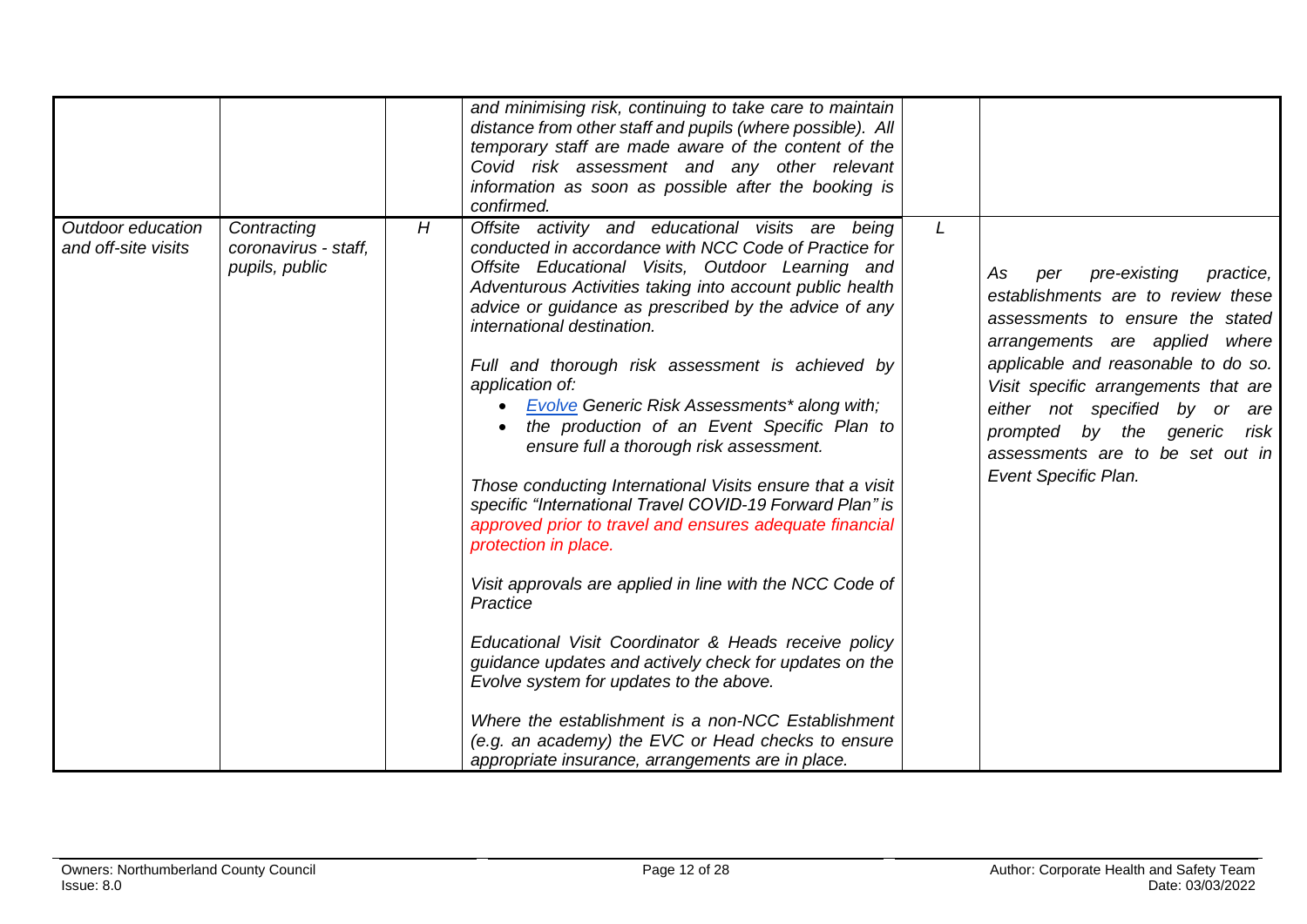<span id="page-12-0"></span>

| Play activities                                                  | Contracting<br>coronavirus - staff<br>and pupils      | H | Existing school play risk assessment has been<br>reviewed and shared with staff.<br>Toys and play equipment are included in the cleaning<br>schedule. For large outdoor play equipment, which is<br>difficult to clean, good hand hygiene is adopted before<br>and after breaktime.<br>The use of equipment which can't be cleaned easily is<br>avoided or minimised where possible.                                                                                                                                                                                                                                      |   |                                                                                                                                                                                                                  |
|------------------------------------------------------------------|-------------------------------------------------------|---|---------------------------------------------------------------------------------------------------------------------------------------------------------------------------------------------------------------------------------------------------------------------------------------------------------------------------------------------------------------------------------------------------------------------------------------------------------------------------------------------------------------------------------------------------------------------------------------------------------------------------|---|------------------------------------------------------------------------------------------------------------------------------------------------------------------------------------------------------------------|
| Provision of school<br>meals service                             | Contracting<br>coronavirus - staff,<br>pupils         |   | The school kitchen is fully open and normal legal<br>requirements will apply. Kitchen operations comply with<br>the guidance for food businesses on coronavirus<br>$(COVID-19)$ .<br>Catering staff are aware of the content of this risk<br>assessment and the measures required for use of<br>communal staff areas have been implemented e.g., for<br>toilets/staff room/changing rooms. [see also section on<br>use of communal areas)                                                                                                                                                                                 |   | Risk assessments have been<br>reviewed and updated where<br>required (both for catering activities<br>and dining hall arrangements, such<br>as additional cleaning, wearing face<br>masks when serving children) |
| Parents/carers<br>picking<br>up/collecting pupils<br>from school | Contracting<br>coronavirus - staff,<br>pupils, public | H | Parental access to the school building will continue to<br>be assessed and controlled to avoid unnecessary<br>contact with individuals who may be symptomatic.<br>During periods of high transmission, parents are<br>requested to wear face coverings during busy times<br>whilst on school premises.<br>Supervising staff maintain social distancing with parents<br>and have access to a face mask.<br>School digital communications channels are used to<br>engage and advise parents on protective steps being<br>taken and associated requirements, such as not<br>attending if they or their child is symptomatic. | L |                                                                                                                                                                                                                  |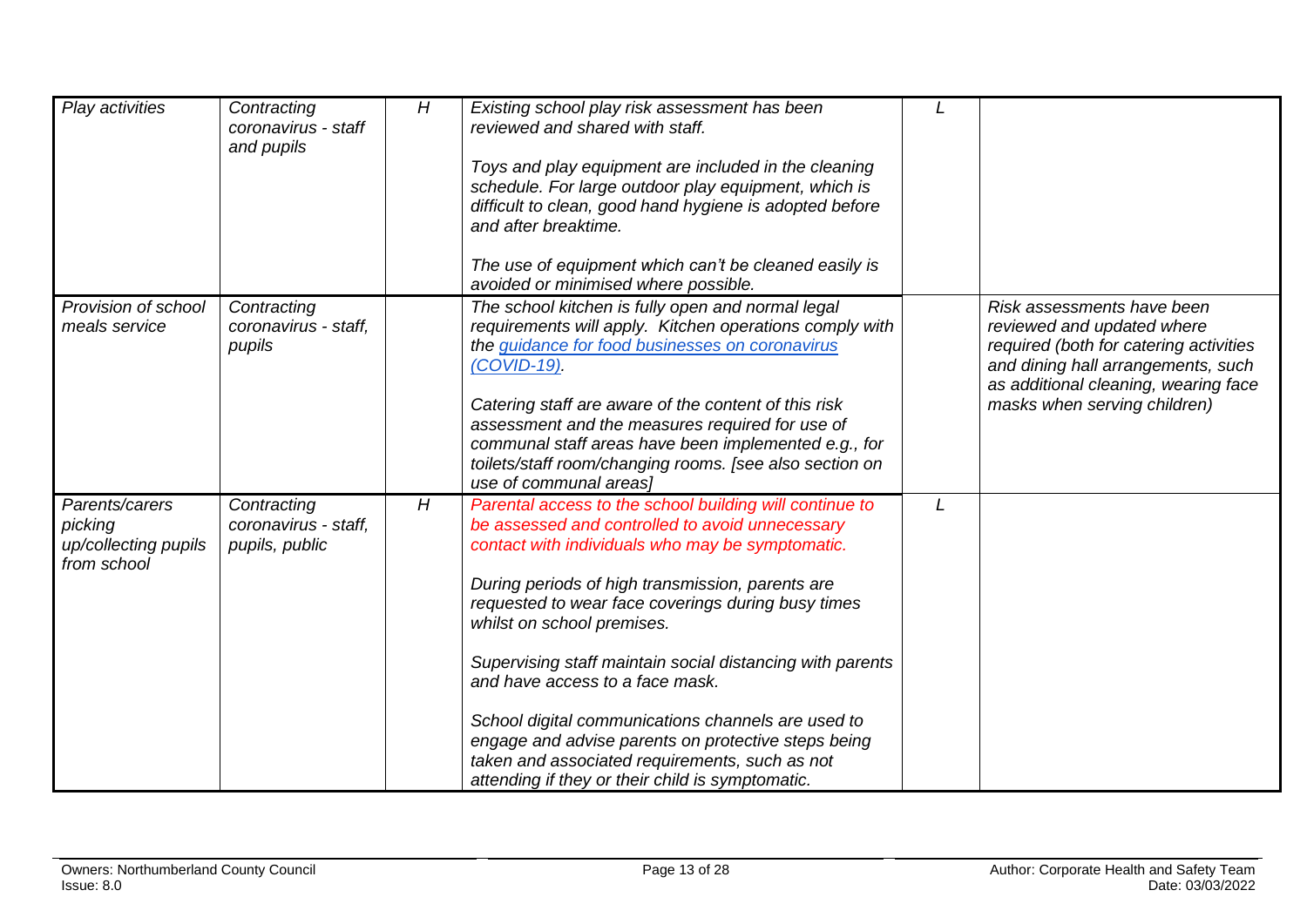| Use of School<br>Transport (external<br>provision only) | Contracting<br>coronavirus - staff,<br>pupils, transport<br>provider | H | Steps taken to ensure anyone who becomes<br>symptomatic does not use School Transport.<br>The school encourages pupils to walk or cycle to school<br>where possible.<br>Providers have taken steps to adapt vehicle use in<br>accordance with NCC School Transport Risk<br><b>Assessment for Coronavirus.</b><br>A review has been undertaken by the school of<br>dedicated transport use and consideration has been<br>given to:<br>Maintaining groupings where possible so pupils sit<br>within the year groups. [this measure will help in<br>reducing the risk of transmission and assist if<br>bubble groups needs to be reintroduced if there is<br>an outbreak - see outbreak management plan].<br>The use of hand sanitiser before boarding and after<br>disembarking is encouraged via messages to<br>parents.<br>supporting use of face coverings for pupils in Year<br>7 and above on transport, where they are likely to<br>come into contact with people outside of their group<br>or who they do not normally meet. The school<br>should support the school transport team/transport<br>providers to resolve any non-compliance issues<br>with the wearing of face coverings<br>ensuring good ventilation of fresh air wherever<br>possible by keeping windows, or roof lights, on<br>home to school transport, open<br>The school has consulted the Local Authority School<br>Transport team to support their implementation of<br>transport arrangements. | М | Children under the age of 3 should<br>not wear face coverings. Children<br>aged from 3-10 can wear face<br>coverings if they are able to handle it<br>as directed, but they are not required<br>to.<br>Home to school transport is in line<br>with current guidance: Dedicated<br><b>Transport to schools and colleges</b><br>COVID-19 operational guidance |
|---------------------------------------------------------|----------------------------------------------------------------------|---|---------------------------------------------------------------------------------------------------------------------------------------------------------------------------------------------------------------------------------------------------------------------------------------------------------------------------------------------------------------------------------------------------------------------------------------------------------------------------------------------------------------------------------------------------------------------------------------------------------------------------------------------------------------------------------------------------------------------------------------------------------------------------------------------------------------------------------------------------------------------------------------------------------------------------------------------------------------------------------------------------------------------------------------------------------------------------------------------------------------------------------------------------------------------------------------------------------------------------------------------------------------------------------------------------------------------------------------------------------------------------------------------------------------------------------------------------------------------------|---|-------------------------------------------------------------------------------------------------------------------------------------------------------------------------------------------------------------------------------------------------------------------------------------------------------------------------------------------------------------|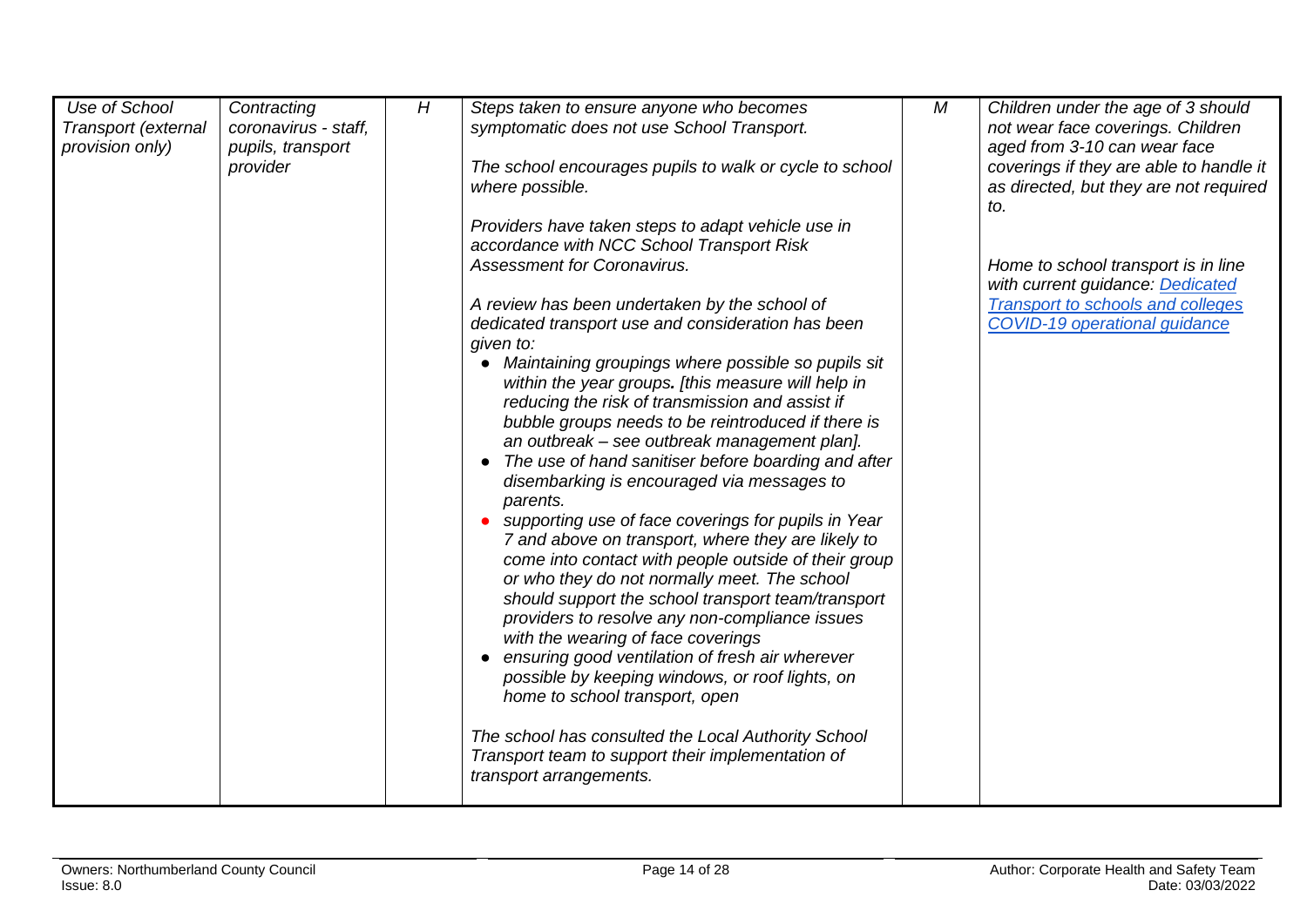| Staff travelling to<br>and from work.                                         | Contracting<br>coronavirus,<br>spread of virus | H | Where staff are required to assist with accessing<br>transport and fitting of seat belts/restraints, where<br>possible only those normally working directly with the<br>pupil provide such support.<br>Those using public transport are identified and<br>encouraged to refer to governments safer travel<br>guidance for passengers.<br>In particular:<br>Wear a face covering when using public<br>transport, travelling in a taxi or a private vehicle<br>with others.<br>wash your hands often with soap and water for<br>at least 20 seconds or use an alcohol-based<br>hand sanitiser                                                                                                                                                                                                                                                                                                 | M | Review Guidance:<br>How to wear and make a cloth face<br>covering<br>Coronavirus (COVID-19): UK<br>transport and travel advice                                                                                                                                                                                           |
|-------------------------------------------------------------------------------|------------------------------------------------|---|---------------------------------------------------------------------------------------------------------------------------------------------------------------------------------------------------------------------------------------------------------------------------------------------------------------------------------------------------------------------------------------------------------------------------------------------------------------------------------------------------------------------------------------------------------------------------------------------------------------------------------------------------------------------------------------------------------------------------------------------------------------------------------------------------------------------------------------------------------------------------------------------|---|--------------------------------------------------------------------------------------------------------------------------------------------------------------------------------------------------------------------------------------------------------------------------------------------------------------------------|
| Children who are<br>non-compliant /<br>displaying<br>challenging<br>behaviour | Contracting<br>coronavirus - staff.<br>pupils  | М | Children who are symptomatic do not attend school.<br>Effective infection control strategies are in place<br>including measures to minimise contact with those who<br>become symptomatic whilst at school.<br>Current school arrangements including behaviour<br>policy, availability of trained staff and preventative<br>approaches are reviewed/updated taking account of<br>suggested school rules within Government Guidance.<br>Policy communicated to staff, children/pupils and<br>parents/carers.<br>All schools have access to NCC SEN Support Services<br>to accommodate and support learners with SEND who<br>are attending. Provision includes support in reviewing<br>and determining reasonable adjustments within plans<br>for EHCP learners.<br>Staff working with pupils who spit uncontrollably are<br>given more opportunities to wash their hands than other<br>staff. | L | For further information visit: NCC<br>Local SEND Offering 0-25 yrs.<br>All risk assessments, behaviour crisis<br>plans and EHCPs include valid<br>COVID-19 controls.<br>Advice given on the use of restrictive<br>physical interventions by front line<br>staff (available from Inclusive<br><b>Education Services).</b> |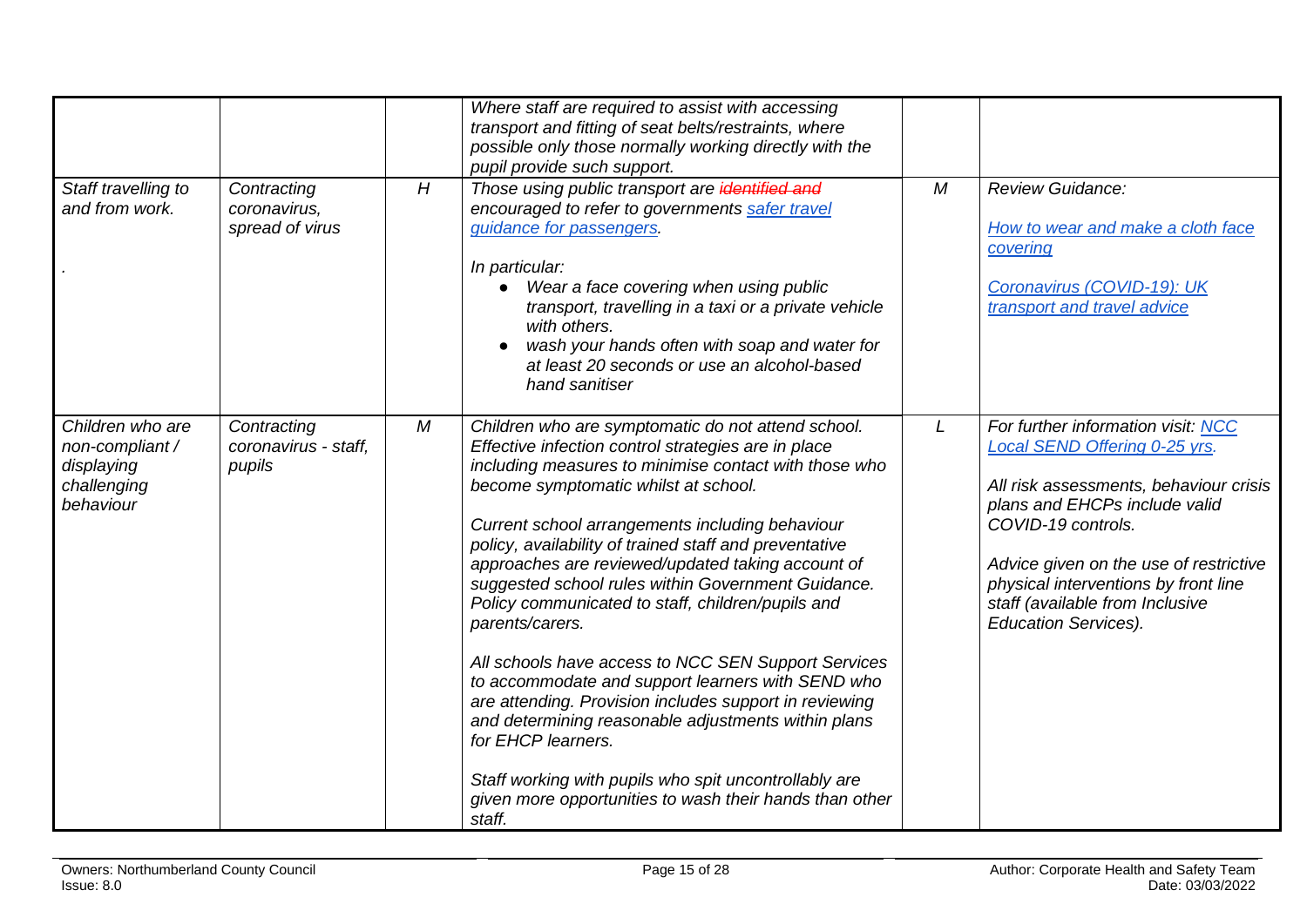|                             |                                                                                              |   | Pupils who regularly who use saliva as a sensory<br>stimulant or who struggle with 'catch it, bin it, kill it' are<br>also given more opportunities to wash their hands<br>where appropriate.                                                                                                                                                                                                                                                                                                                                                                                                                                                                                                                                            |   |                                                                                                                                                                                                                                                                                                                                                                                                                                                                                                                                                                                 |
|-----------------------------|----------------------------------------------------------------------------------------------|---|------------------------------------------------------------------------------------------------------------------------------------------------------------------------------------------------------------------------------------------------------------------------------------------------------------------------------------------------------------------------------------------------------------------------------------------------------------------------------------------------------------------------------------------------------------------------------------------------------------------------------------------------------------------------------------------------------------------------------------------|---|---------------------------------------------------------------------------------------------------------------------------------------------------------------------------------------------------------------------------------------------------------------------------------------------------------------------------------------------------------------------------------------------------------------------------------------------------------------------------------------------------------------------------------------------------------------------------------|
| Personal care<br>activities | Contracting<br>coronavirus or<br>passing onto<br>vulnerable or<br>shielded children          | H | Most staff and CEV pupils have now been double<br>vaccinated. Social distancing is implemented where<br>possible.<br>Children who normally receive support from the special<br>school nurse or children's community nurse will require<br>an individual risk assessment. This assessment should<br>include input from the parents/carers and healthcare<br>professionals. Reference to any care tasks and<br>specific PPE requirements for these tasks should be<br>recorded and implemented.<br>Any queries are directed to the school nurse.<br>Staff know how to safely put on and take off PPE.<br>UKHSA guidance on <b>Putting on PPE</b> ; and <b>Taking off</b><br><b>PPE</b> is followed by all staff undertaking personal care. | L | PPE requests/shortages in PPE are<br>raised with the Schools Organisation<br>and Resources Team.<br>No additional PPE is generally<br>needed other than that already<br>identified via risk assessment.<br>Specific PPE/training is required for<br>staff providing personal care<br>involving an aerosol generating<br>procedure (AGP) - advice is provided<br>by the school nurse and a risk<br>assessment produced. Specific<br>detailed guidance and requirements<br>when performing AGPs is included<br>Safe Working in education,<br>childcare and children's social care |
| Use of hand<br>sanitiser    | Ingestion of hand<br>sanitiser.<br>Alcohol vapours<br>ignited resulting in<br>burns to hands | M | Always wash hands with soap and hot/warm water<br>wherever possible.<br>Where hand sanitizer is used, it contains a minimum of<br>60% alcohol. It is kept out of the reach of children and<br>used with staff supervision due to the risk of ingestion.<br>A safety data sheet and COSHH risk assessment are in<br>place for its use.<br>When using alcohol-based hand sanitisers make sure<br>all liquid is evaporated before smoking, touching any                                                                                                                                                                                                                                                                                     | L | Bulk supplies of alcohol gel are<br>stored appropriately as flammable<br>substances and the fire risk<br>assessment has been updated<br>accordingly.                                                                                                                                                                                                                                                                                                                                                                                                                            |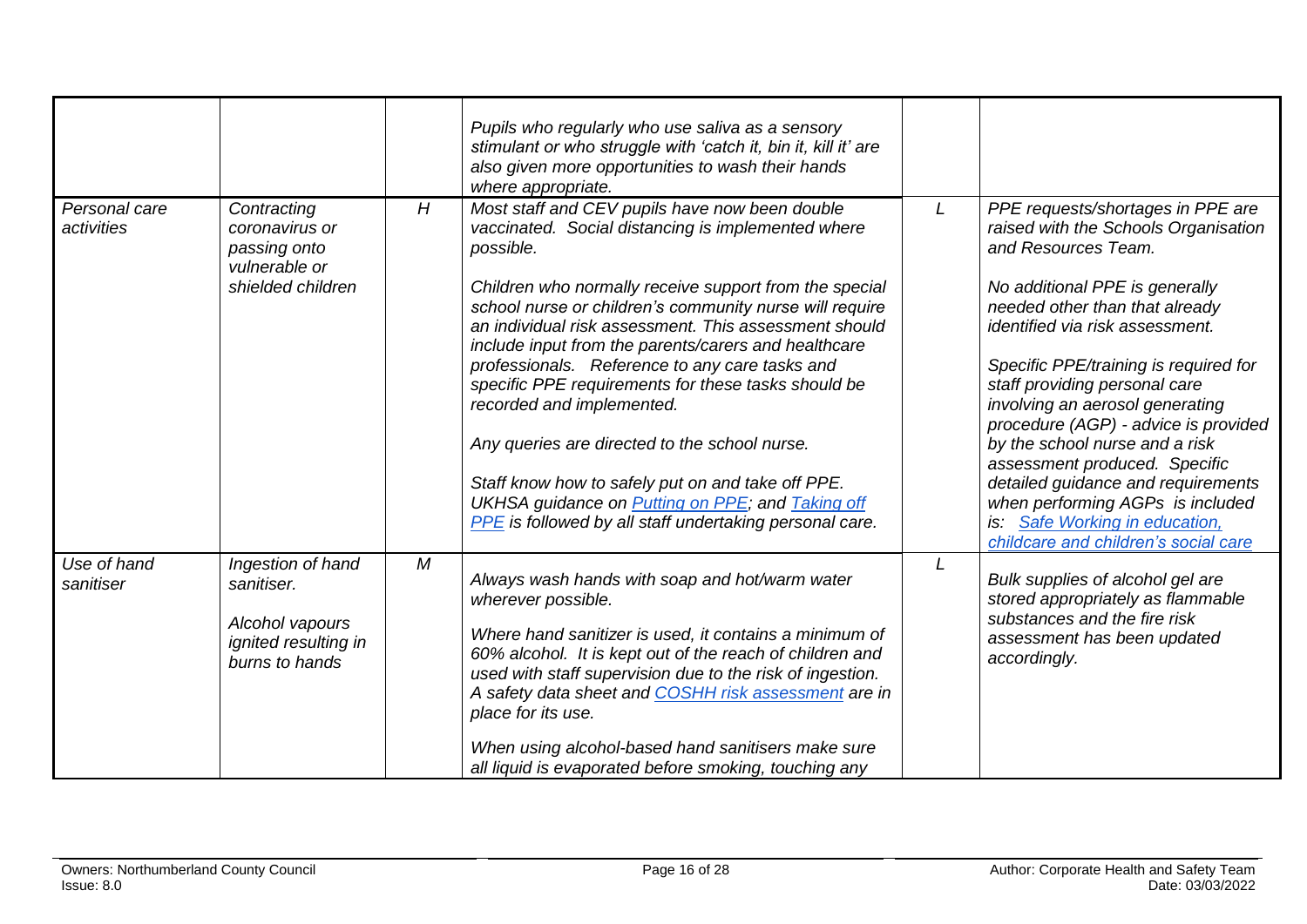<span id="page-16-0"></span>

|                                                                             |                                   |                | electrical equipment or metal surfaces which may result<br>in a static shock, or any other source of ignition.                                                                                                                                                                                                                                                                                                                                                                                                                                                                                                                                                                                                                                                                                                                                                                                                                                                                                                         |                |                                                                                                                                                                                                                                                                                                                                                                                                                                                                                                                                                                                                                                                                                                                                                                            |
|-----------------------------------------------------------------------------|-----------------------------------|----------------|------------------------------------------------------------------------------------------------------------------------------------------------------------------------------------------------------------------------------------------------------------------------------------------------------------------------------------------------------------------------------------------------------------------------------------------------------------------------------------------------------------------------------------------------------------------------------------------------------------------------------------------------------------------------------------------------------------------------------------------------------------------------------------------------------------------------------------------------------------------------------------------------------------------------------------------------------------------------------------------------------------------------|----------------|----------------------------------------------------------------------------------------------------------------------------------------------------------------------------------------------------------------------------------------------------------------------------------------------------------------------------------------------------------------------------------------------------------------------------------------------------------------------------------------------------------------------------------------------------------------------------------------------------------------------------------------------------------------------------------------------------------------------------------------------------------------------------|
|                                                                             |                                   |                | Skin friendly skin cleaning wipes can be used as an<br>alternative                                                                                                                                                                                                                                                                                                                                                                                                                                                                                                                                                                                                                                                                                                                                                                                                                                                                                                                                                     |                |                                                                                                                                                                                                                                                                                                                                                                                                                                                                                                                                                                                                                                                                                                                                                                            |
| <b>Insufficient</b><br>cleaning/exposure<br>to virus on<br>objects/surfaces | Contracting<br>coronavirus        | H              | Increased cleaning to take place using standard<br>cleaning products (minimum twice a day). Additional<br>cleaning hours/resources have been arranged with the<br>priority being for frequently touched areas. Cleaning<br>staff are briefed on the amended cleaning schedule,<br>and records kept of cleaning undertaken.<br>In particular, objects and surfaces that are touched<br>regularly are frequently cleaned and disinfected.<br>Staff wash hands/sanitise if handling pupils'<br>homework/books.<br>Classrooms are cleaned in line with cleaning schedule.<br>Bins for tissues are emptied throughout the day.<br>Where there is a suspected or confirmed case of<br>COVID-19 within the school, the school procedure for<br>dealing with this scenario is implemented, which<br>incorporates the UKHSA guidance on 'cleaning and<br>waste' (ensure cleaning products used comply with this<br>guidance). Staff wear disposable gloves and aprons as<br>a minimum. Hands are washed with soap and water for | L              | A supply of antibacterial<br>wipes/alcohol gel is made available<br>in school (including classrooms) to<br>encourage staff/pupils to help<br>maintain cleanliness in personal work<br>areas.<br>Cleaning products used in teaching<br>areas etc are those normally used by<br>cleaning staff - a safety data sheet<br>and COSHH risk assessment are in<br>place for each product.<br>Bleach should be avoided, and a<br>suitable alternative product(s) used.<br>If schools are advised to use a<br>bleach-based product, only bleach<br>sprays should be used. Its use must<br>be strictly controlled, and it must not<br>be mixed with other cleaning<br>products due to the risk of chlorine<br>gas being liberated. The safety data<br>sheet and COSHH risk assessment |
|                                                                             |                                   |                | 20 seconds when all PPE is removed.                                                                                                                                                                                                                                                                                                                                                                                                                                                                                                                                                                                                                                                                                                                                                                                                                                                                                                                                                                                    |                | must be in place prior to use and<br>shared with staff.                                                                                                                                                                                                                                                                                                                                                                                                                                                                                                                                                                                                                                                                                                                    |
|                                                                             |                                   |                | Staff know how to put on and take off PPE correctly:<br><b>UKHSA</b> - Putting on PPE; UKHSA - Taking off PPE                                                                                                                                                                                                                                                                                                                                                                                                                                                                                                                                                                                                                                                                                                                                                                                                                                                                                                          |                | See sample COSHH risk assessment                                                                                                                                                                                                                                                                                                                                                                                                                                                                                                                                                                                                                                                                                                                                           |
|                                                                             |                                   |                | See also sections on Pupils and staff displaying<br>symptoms of coronavirus whilst at school.                                                                                                                                                                                                                                                                                                                                                                                                                                                                                                                                                                                                                                                                                                                                                                                                                                                                                                                          |                |                                                                                                                                                                                                                                                                                                                                                                                                                                                                                                                                                                                                                                                                                                                                                                            |
| Lateral flow device<br>(LFD) testing                                        | Transmission of<br>Covid 19 virus | $\overline{H}$ |                                                                                                                                                                                                                                                                                                                                                                                                                                                                                                                                                                                                                                                                                                                                                                                                                                                                                                                                                                                                                        | $\overline{M}$ |                                                                                                                                                                                                                                                                                                                                                                                                                                                                                                                                                                                                                                                                                                                                                                            |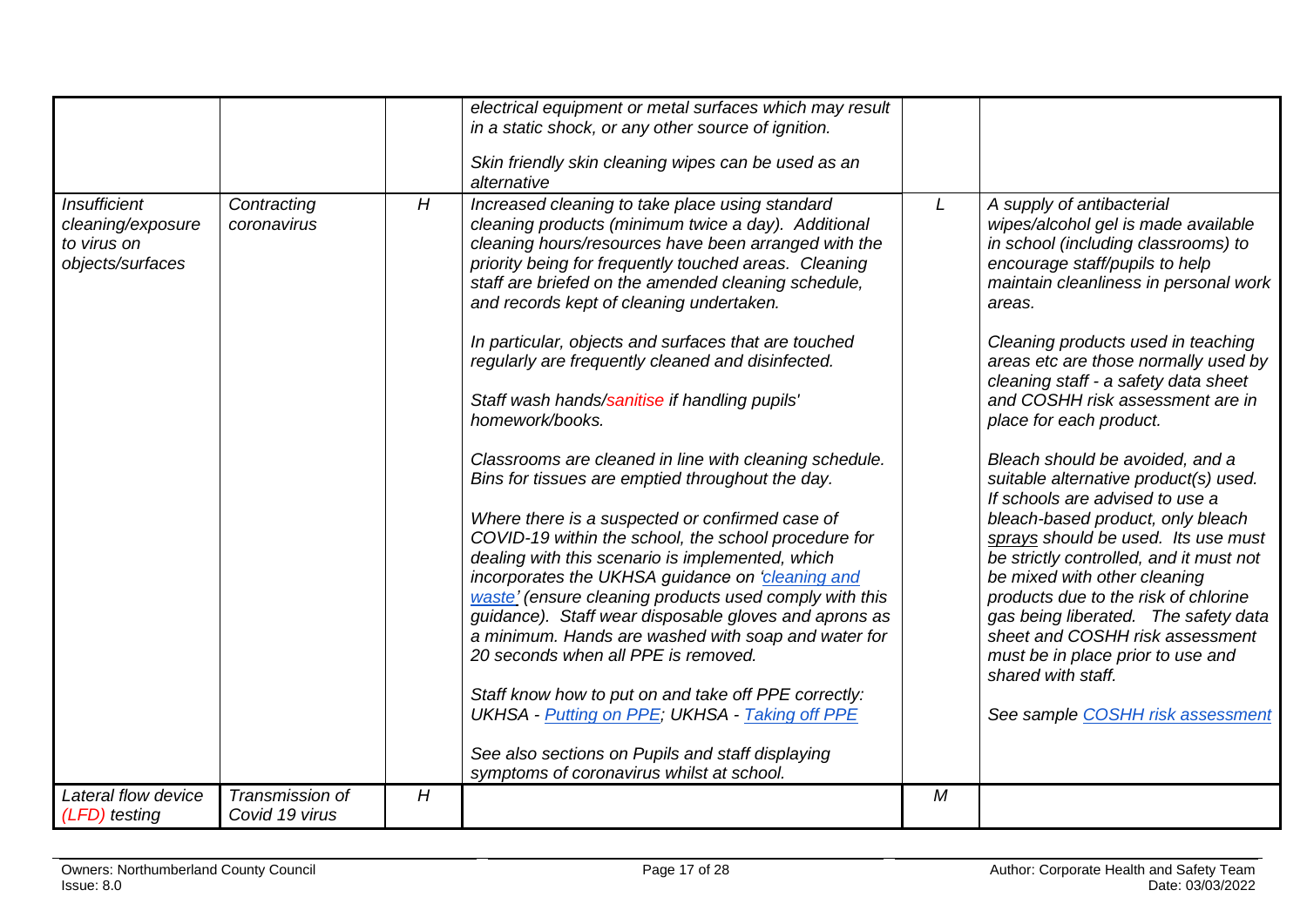| carried out<br>incorrectly.       |                                                                                                             |   | Other age groups/settings may need to reintroduce this<br>on the advice of the Director of Public Health in<br>response to a local outbreak at which point test kits will<br>be provided via the usual route.<br>Individuals test in line with guidance for the wider<br>public: NHS Get tested for COVID advice                                                                                                                                                                                                                                                                                                                                                                                                                                                                                                                                                                                                                                                                                                      |   | If someone has tested positive for<br>COVID-19 within the last 90 days,<br>they are strongly encouraged to take<br>part in LFD testing on-site through<br>ATS or at home once they have<br>completed their isolation period for<br>their prior infection.                                                                                                                   |
|-----------------------------------|-------------------------------------------------------------------------------------------------------------|---|-----------------------------------------------------------------------------------------------------------------------------------------------------------------------------------------------------------------------------------------------------------------------------------------------------------------------------------------------------------------------------------------------------------------------------------------------------------------------------------------------------------------------------------------------------------------------------------------------------------------------------------------------------------------------------------------------------------------------------------------------------------------------------------------------------------------------------------------------------------------------------------------------------------------------------------------------------------------------------------------------------------------------|---|-----------------------------------------------------------------------------------------------------------------------------------------------------------------------------------------------------------------------------------------------------------------------------------------------------------------------------------------------------------------------------|
| Inadequate first aid<br>provision | Serious injury or<br>death<br>First aider<br>contracting<br>coronavirus or<br>spreading virus to<br>others. | H | A review of the first aid needs assessment has taken<br>place to decide if sufficient appropriate cover can be<br>provided for the activities which are being undertaken.<br>First aiders rendering treatment continue to keep<br>accurate records of who they have treated,<br>First aiders assist at a safe distance from the casualty<br>where possible and minimise the time they share a<br>breathing zone. Where the casualty is able to, they are<br>directed to undertake specific treatments themselves<br>(age dependent) e.g. applying a plaster, running a burn<br>under cold water.<br>Where available, and appropriate, fluid resistant face<br>mask, gloves, disposable plastic apron and<br>disposable eye protection is used which should be<br>kept in or next to first aid kits. (see FAQ document on<br>dealing with minor accidents) [this is in line with HSE<br>guidance]<br><b>CPR</b><br>In respect of more serious cases where CPR may be<br>required, the specific advice contained in the | L | See HSE guidance <b>First aid during</b><br>the coronavirus (COVID-19) outbreak<br>Schools with early years and nursery<br>facilities should apply the<br>Government guidance in relation to<br>paediatric first aid cover:<br><b>Early years foundation stage:</b><br>coronavirus disapplications -<br>GOV.UK [see section on paediatric<br>first aid and requalification] |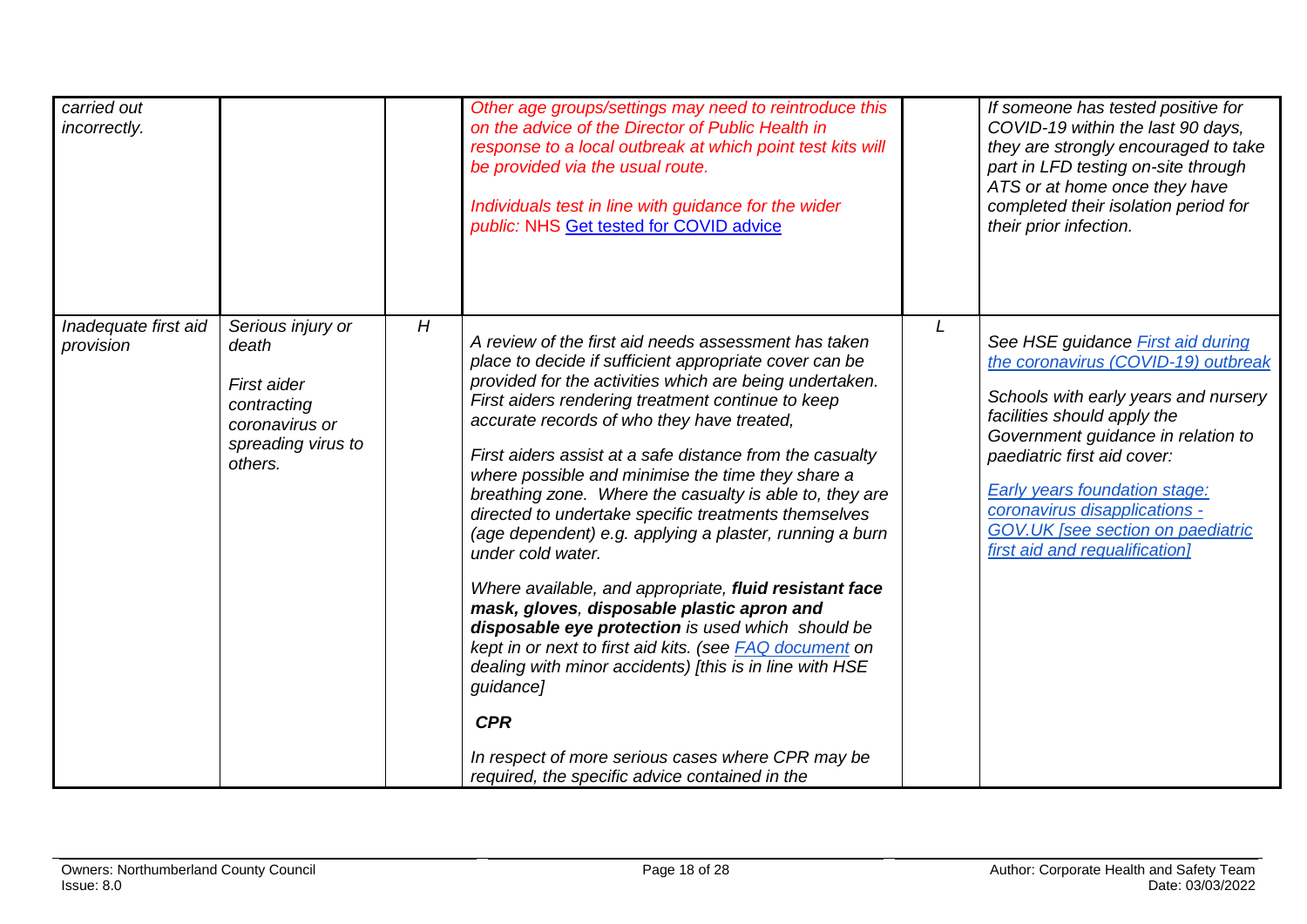|                                                              |                                                                                |   | <b>Resuscitation Council UK guidance should be followed</b>                                                                                                                                                                                                                                                                                                                                                                                                                                                                                                                                                                                                                                                                                                             |   |  |
|--------------------------------------------------------------|--------------------------------------------------------------------------------|---|-------------------------------------------------------------------------------------------------------------------------------------------------------------------------------------------------------------------------------------------------------------------------------------------------------------------------------------------------------------------------------------------------------------------------------------------------------------------------------------------------------------------------------------------------------------------------------------------------------------------------------------------------------------------------------------------------------------------------------------------------------------------------|---|--|
|                                                              |                                                                                |   | particularly in relation to rescue breaths.                                                                                                                                                                                                                                                                                                                                                                                                                                                                                                                                                                                                                                                                                                                             |   |  |
|                                                              |                                                                                |   | As chest compressions could produce aerosol spray,<br>appropriate PPE should be worn i.e. fluid resistant<br>surgical mask, gloves and eye protection (goggles or<br>visor). If PPE is not available, use a towel or cloth such<br>as the sling from the first aid kit to cover the person's<br>nose and mouth while performing chest compressions<br>A first aider should conduct a dynamic risk assessment<br>of the situation they are faced with and apply<br>appropriate precautions for infection control.<br>Further information is also contained in the Government<br>publication: Guidance for first responders and others in<br>close contact with symptomatic people with potential<br>COVID-19                                                             |   |  |
| Lack of<br>communication<br>with staff / parents /<br>others | Confusion /<br>misinformation<br>resulting in<br>breakdown of<br>arrangements. | H | Staff have been involved in the planning process for<br>return for a wider school re-opening, including risk<br>assessments, procedure if someone becomes<br>symptomatic in school, policy reviews etc. These<br>arrangements are to be kept under constant review,<br>with staff invited to provide feedback.<br>Regular information sharing and communication with<br>staff. Use of IT software for virtual meetings, e.g.,<br>Google Hangouts.<br>Parents are kept informed of changes in timings to the<br>school day and the arrangements put in place by the<br>school to comply with the government guidance to keep<br>children safe. [consider methods of communication,<br>making information available on school webpage to<br>provide assurance to parents] | L |  |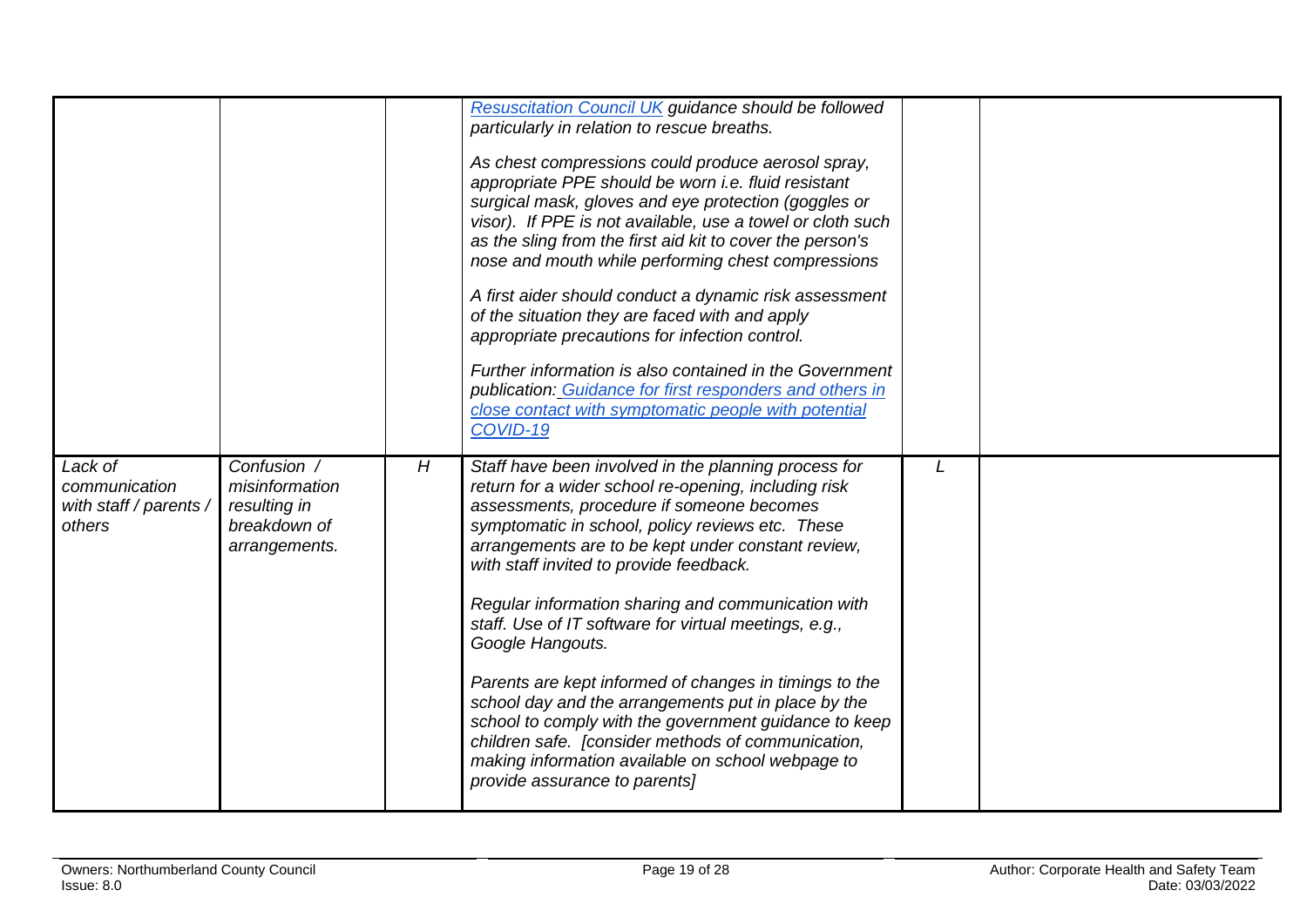|                                                                                                                             |                                                                                                 |                  | The arrangements in place for children are shared with<br>them in an age-appropriate way.                                                                                                                                                                                                                                                                                                                                                                        |              |                                                                                                                                                                                                                                                                                                                                                                                                                                |
|-----------------------------------------------------------------------------------------------------------------------------|-------------------------------------------------------------------------------------------------|------------------|------------------------------------------------------------------------------------------------------------------------------------------------------------------------------------------------------------------------------------------------------------------------------------------------------------------------------------------------------------------------------------------------------------------------------------------------------------------|--------------|--------------------------------------------------------------------------------------------------------------------------------------------------------------------------------------------------------------------------------------------------------------------------------------------------------------------------------------------------------------------------------------------------------------------------------|
| Home working &<br>use of Display<br><b>Screen Equipment</b><br>(DSE)                                                        | Musculoskeletal<br>problems arising<br>from incorrect<br>postures                               | M                | NCC bulletin on homeworking and DSE use is made<br>available to staff. This follows HSE guidance on<br>homeworking, including the principles of good DSE use<br>is followed.<br>NCC DSE policy is available to staff.                                                                                                                                                                                                                                            | L            |                                                                                                                                                                                                                                                                                                                                                                                                                                |
| Uncertainty due to<br>the unprecedented<br>nature of the<br>pandemic<br>Maintaining staff<br>wellbeing and<br>mental health | Stress and anxiety<br>arising through<br>uncertainty, lack of<br>control and<br>reduced contact | M                | Regular information sharing and communication. Use of<br>IT software for virtual meetings, e.g. Google Hangouts.<br>Shared distribution of workload, e.g. rota for staff in<br>school and those homeworking.<br>Regular communications are in place between staff and<br>Managers. Staff also have access to all shared<br>information/documentation. Governing Body are<br>involved with decision making in relation to measures in<br>place where appropriate. | $\mathsf{L}$ | Stress risk assessment reviewed.<br><b>Education and Skills - Staff</b><br><b>Wellbeing padlet</b><br><b>Supporting Emotional and Mental</b><br><b>Health - Information for Schools.</b><br>Telephone support & counselling<br>Wellbeing guide for staff working in<br>schools and trusts                                                                                                                                      |
| Pupil uncertainty<br>surrounding<br>attendance/return<br>to school/self-<br>isolation                                       | Stress and anxiety<br>impacting<br>themselves and<br>staff                                      | $\boldsymbol{M}$ | Good communication of Covid19 controls<br>measures/arrangements to parents and pupils provides<br>reassurance on attendance or return to school.<br>[consider publishing risk assessment on school<br>webpage]. Parents have the opportunity to discuss<br>concerns with school staff.<br>Provision of pastoral and extra-curricular activities<br>available to all pupils designed to:<br>support the rebuilding of friendships and social<br>engagement        | L            | Kooth - support for young people<br>from 11-25<br>The government has launched the<br><b>Wellbeing for Education Return</b><br>programme, which will provide<br>training and resources for teachers<br>and staff in all state-funded schools<br>to respond to the wellbeing and<br>mental health needs of children and<br>young people as a result of<br>coronavirus (COVID-19). The training<br>provides practical examples to |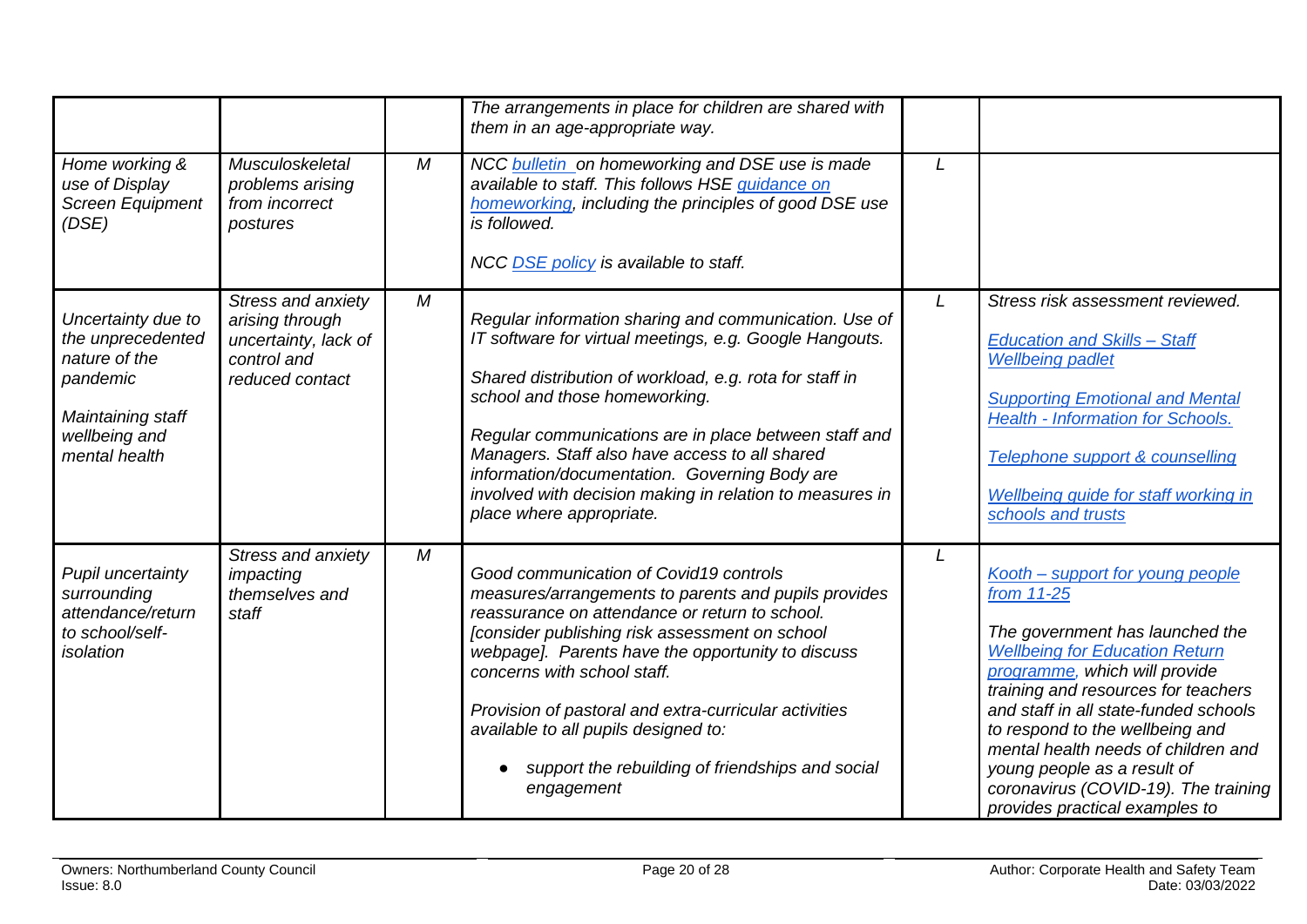<span id="page-20-0"></span>

|                                                                                                                    |                                                                                                                                                     |   | address and equip pupils to respond to issues<br>linked to coronavirus (COVID-19)<br>support pupils with approaches to improving<br>their physical and mental wellbeing<br>Where vulnerable pupils (such as those who have a<br>social worker or an education health and care (EHC)<br>plan) are required to learn from home due to restricted<br>attendance due to an outbreak, arrangements are in<br>place to keep in contact with them, offer pastoral<br>support, and check they are able to access education<br>support.<br>[see government guidance for further information and<br>apply as appropriate - record details here].                                                                                                                                                                                      |   | support staff, children and young<br>people within a school.<br><b>Supporting Emotional and Mental</b><br><b>Health - Information for Schools.</b><br><b>UKHSA offer access to a free online</b><br><b>Psychological First Aid course that</b><br>teaching staff can access. The<br>course provides practical and<br>emotional support to children and<br>young people affected by<br>emergencies or crisis situations, such<br>as COVID. |
|--------------------------------------------------------------------------------------------------------------------|-----------------------------------------------------------------------------------------------------------------------------------------------------|---|-----------------------------------------------------------------------------------------------------------------------------------------------------------------------------------------------------------------------------------------------------------------------------------------------------------------------------------------------------------------------------------------------------------------------------------------------------------------------------------------------------------------------------------------------------------------------------------------------------------------------------------------------------------------------------------------------------------------------------------------------------------------------------------------------------------------------------|---|-------------------------------------------------------------------------------------------------------------------------------------------------------------------------------------------------------------------------------------------------------------------------------------------------------------------------------------------------------------------------------------------------------------------------------------------|
| On-site vaccination<br>programmes<br>carried out by<br>School Age<br><i>Immunisation</i><br>Service (SAIS)<br>team | Transmission of<br>COVID-19 from/to<br>visiting team.<br>Disruption due to<br>anti-vaccination<br>demonstrations.<br>Stress and anxiety<br>to staff | M | Existing arrangements for visitors followed. All<br>vaccination sessions are carried out by the SAIS, who<br>have COVID-19 protective measures in place, including<br>wearing of appropriate PPE and robust hygiene<br>procedures.<br>Immunisation team staff will liaise with schools ahead of<br>the vaccination session(s) to agree<br>plans/arrangements.<br>In the event of a protest or disruptive activity outside the<br>school, or if the school becomes aware that a protest is<br>planned, they will alert the Police (if deemed<br>appropriate), SAIS and NCC Children's Services (David<br>Street) to discuss the best way to manage the situation.<br>[Include school-specific additional controls - existing]<br>security arrangements, escalation arrangements and<br>information sharing with the Police.] | L | The school follows government<br>guidance surrounding the COVID-19<br>vaccination programmes for schools:<br>https://www.gov.uk/government/publi<br>cations/covid-19-vaccination-<br>resources-for-schools/covid-19-<br>vaccination-programme-for-children-<br>and-young-people-quidance-for-<br>schools                                                                                                                                  |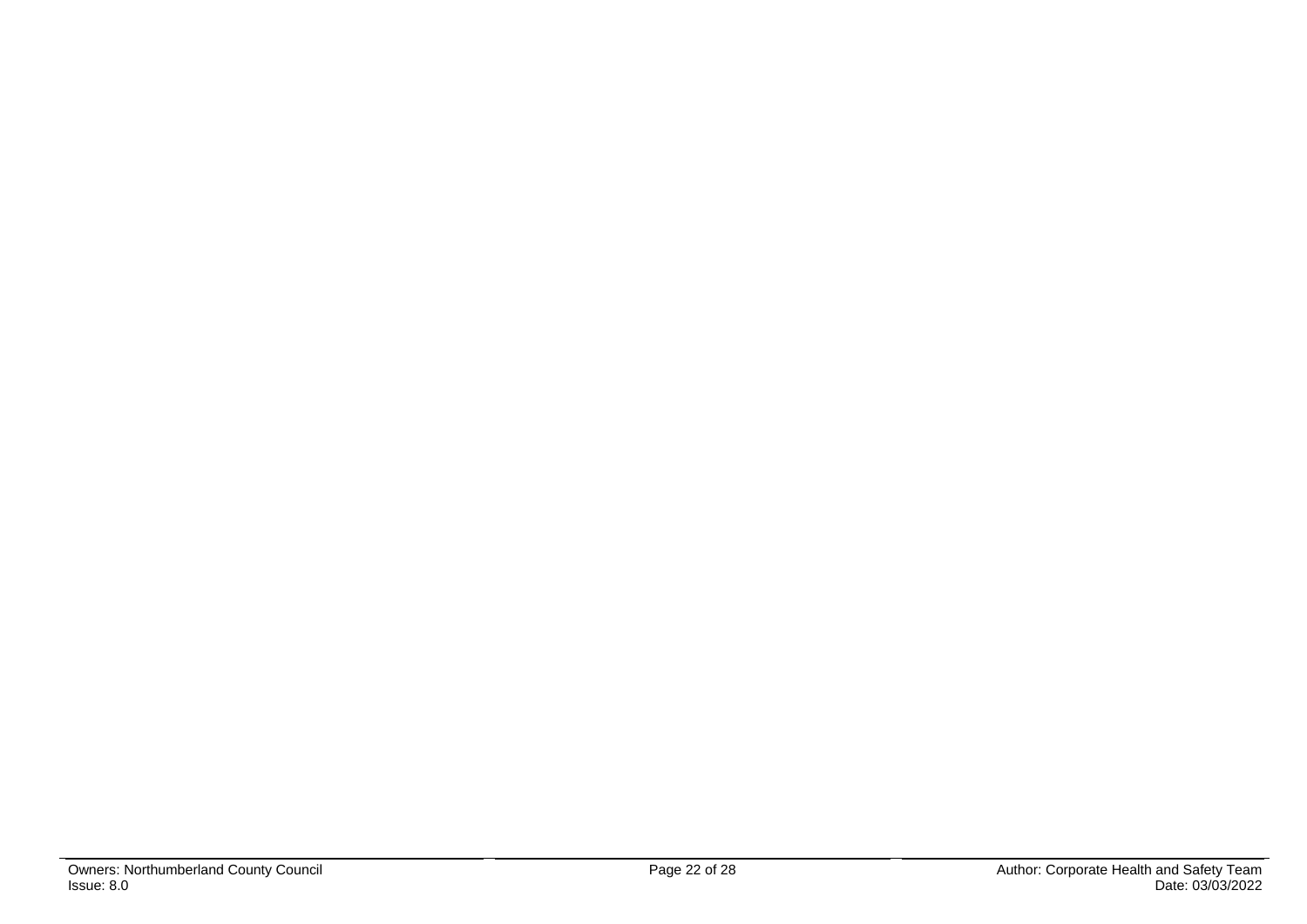## **Useful Links:**

- *Government/UKHSA Advice:<https://www.gov.uk/coronavirus> / [Coronavirus \(COVID-19\): guidance for schools and other educational settings](https://www.gov.uk/government/collections/coronavirus-covid-19-guidance-for-schools-and-other-educational-settings)*
- *HSE Advice:<https://www.hse.gov.uk/news/coronavirus.htm>*
- *NCC Guidance:<http://staff/Communications/Coronavirus-information.aspx>*
- *Northumberland Education:<http://northumberlandeducation.co.uk/coronavirus/>*
- *DFE Advice: [DfE.coronavirushelpline@education.gov.uk](mailto:DfE.coronavirushelpline@education.gov.uk)*
- *[NCC PPE Risk Assessment;](https://drive.google.com/open?id=1sUlE_jdLkBZdI43kOR6mYCzaiKlTeRzGkODE3qshrr4) [NCC Staff Risk assessment](https://docs.google.com/document/d/1GFWU1_ox_k5SlXHhDfxdwa_gNnBlCM60NNhXjr7Kf40/edit)*
- *[NCC Health and Safety Team webpage](https://www.northumberland.gov.uk/About/Staff.aspx#staffhealthsafety)*
- *[Local Authority Scenario Guidance for Covid-19 Infection, Protection and Control](https://docs.google.com/document/d/1v4ujp1l1zuF89TqDOED7T1kucMSPPyLnLQwor2CHq08/edit)*
- *[NCC Control of Infection Policy](https://www.northumberland.gov.uk/NorthumberlandCountyCouncil/media/About-the-Council/Staff%20Information/Health%20and%20safety/Policy%20Documents%20and%20Guidance/Control-of-Infection-Policy-August-2013-HR-Policy.docx)*
- *Public Health - [Q&A for Teachers and Parents](https://drive.google.com/file/d/17XV-sP7aRNuW59JxoHV6YQzh62rm1wRZ/view?usp=sharing)*
- *[NCC Corporate Health and Safety Advice -](https://northumberland365.sharepoint.com/:w:/s/StaffPortal/EZ8UvoW88aZCi74_cavsuuIBWlHIpnJFVMVn1mM_pulI3Q) FAQs for School Head Teachers*
- *[Corporate H&S Briefing Note -](https://docs.google.com/document/d/1qs4cbslP43wLz5MsoDJZ7OCTo_1AyQq76kXIc_KYhls/edit) 10/7/2020*
- *[Northumberland Covid19 Dashboard](https://public.tableau.com/profile/julian5701#!/vizhome/COVID-19inNorthumberland/Introduction)*
- *[Q&A Videos from UKHSA](https://northumberlandeducation.co.uk/qa-videos-to-help-school-staff-2/) for School Staff*
- *[Local Restrictions tiers -](https://www.gov.uk/guidance/local-restriction-tiers-what-you-need-to-know) What you need to know*
- *[NCC Evolve System](https://evolve.edufocus.co.uk/evco10/evchome_public.asp?domain=northumberlandvisits.org.uk)*
- *[Health and safety on educational visits](https://www.gov.uk/government/publications/health-and-safety-on-educational-visits/health-and-safety-on-educational-visits)*
- *[Living with COVID-19'.](https://gbr01.safelinks.protection.outlook.com/?url=https%3A%2F%2Fwww.gov.uk%2Fgovernment%2Fpublications%2Fcovid-19-response-living-with-covid-19%3Futm_source%3D24%2520February%25202022%2520C19%26utm_medium%3DDaily%2520Email%2520C19%26utm_campaign%3DDfE%2520C19&data=04%7C01%7Camanda.young%40northumberland.gov.uk%7Cc9a58d3c39634196a28c08d9f7a7b703%7Cbb13a9de829042f0a980dc3bdfe70f40%7C0%7C0%7C637813121968899616%7CUnknown%7CTWFpbGZsb3d8eyJWIjoiMC4wLjAwMDAiLCJQIjoiV2luMzIiLCJBTiI6Ik1haWwiLCJXVCI6Mn0%3D%7C3000&sdata=rE6WYoaFvmXqgnu%2Fsr3mkg39qkFr0%2B1N1jmYpfck6oI%3D&reserved=0)*
- *[testing in education settings document sharing platform](https://gbr01.safelinks.protection.outlook.com/?url=https%3A%2F%2Fdrive.google.com%2Fdrive%2Ffolders%2F1euurg-X9V9fy-PAa3HAok_6Hf0rXmMCW&data=04%7C01%7Camanda.young%40northumberland.gov.uk%7Cc9a58d3c39634196a28c08d9f7a7b703%7Cbb13a9de829042f0a980dc3bdfe70f40%7C0%7C0%7C637813121968899616%7CUnknown%7CTWFpbGZsb3d8eyJWIjoiMC4wLjAwMDAiLCJQIjoiV2luMzIiLCJBTiI6Ik1haWwiLCJXVCI6Mn0%3D%7C3000&sdata=%2B9djTb1BVw9qkSJCE%2F8llcAYi%2F9uSeEDndi%2B3fjZXpI%3D&reserved=0)*

## **Document History**

(minor updates/deletions throughout the document may not be included below)

| <b>Item</b> | Nature of change                            | Date of Update |
|-------------|---------------------------------------------|----------------|
| Hyperlinks  | Links highlighted in red have been updated. | 03/03/2022     |
|             |                                             |                |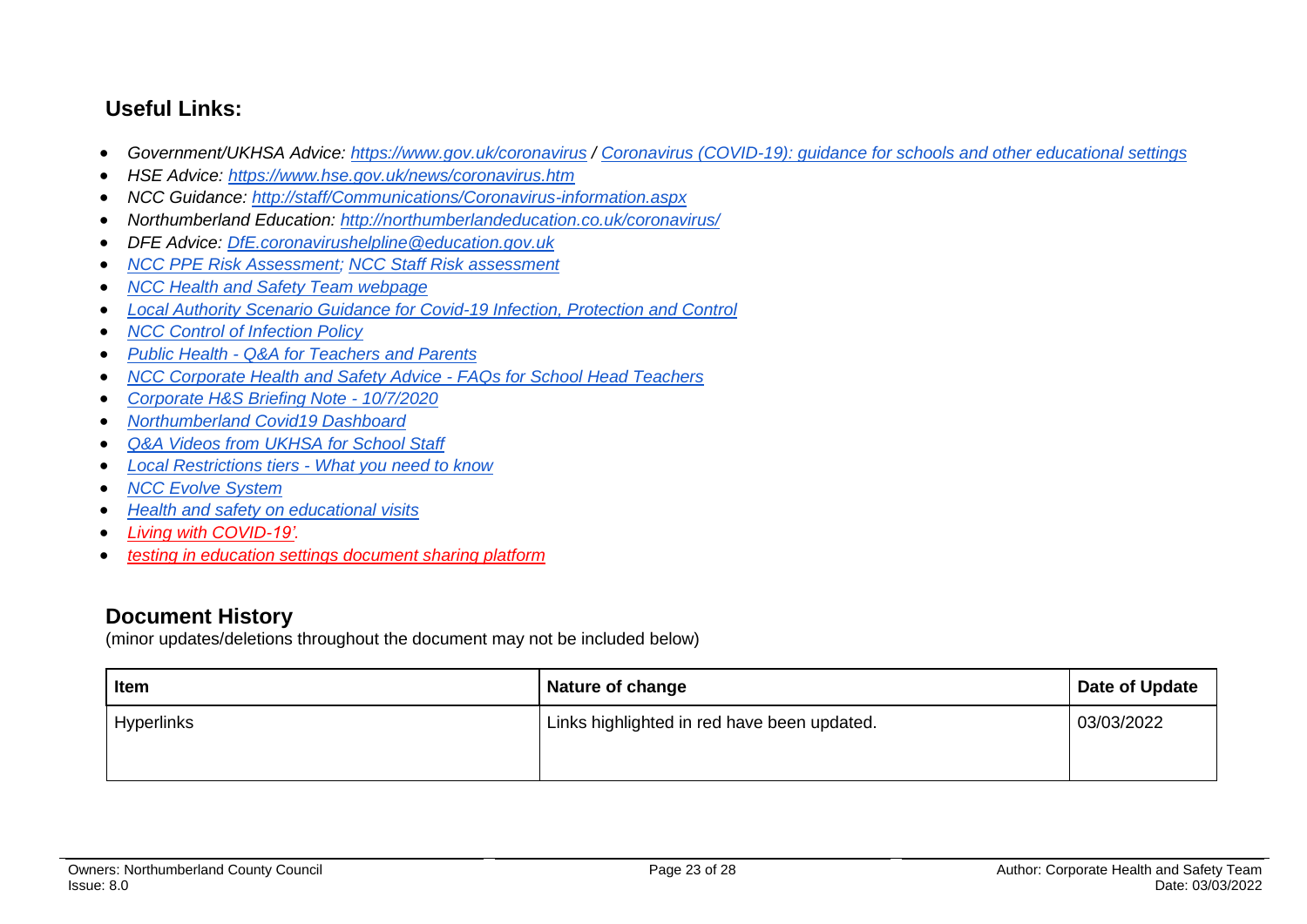| Prevalence of COVID-19 variant of concern in the<br>community (Omicron variant)               | Section deleted                                                                                                                                                                                                                                                                                                                                                                                                                                                                                                                                                                                             | 03/03/2022 |
|-----------------------------------------------------------------------------------------------|-------------------------------------------------------------------------------------------------------------------------------------------------------------------------------------------------------------------------------------------------------------------------------------------------------------------------------------------------------------------------------------------------------------------------------------------------------------------------------------------------------------------------------------------------------------------------------------------------------------|------------|
| Inadequate testing / maintenance and fire safety<br>arrangements during the covid19 pandemic. | Section deleted                                                                                                                                                                                                                                                                                                                                                                                                                                                                                                                                                                                             | 03/03/2022 |
| <b>Contact with others who may have Coronavirus</b>                                           | Update to general protective measures. Updated to reflect change<br>in LFD testing programmes in schools (twice weekly testing no<br>longer advised other than in specific settings). Updated section on<br>vulnerable staff. Updated section on visitors - records maintained<br>for test and trace purposed are no longer required although schools<br>should still request visitors who are symptomatic or who are a<br>household close contact with a positive case should rearrange visit<br>where possible. Where the visit is essential, government advice for<br>close contacts should be followed. | 03/03/2022 |
| Staff/Pupils displaying symptoms of coronavirus whilst<br>at school                           | Clarification on continued requirement for those with symptoms to<br>take a test and those who test positive to continue to self isolate at<br>home. Updated section on advice for close contacts of a positive<br>case in light of removal of the requirement for contacts to undertake<br>daily LFD testing.                                                                                                                                                                                                                                                                                              | 03/03/2022 |
| Outdoor education and off-site visits                                                         | Simplified text.                                                                                                                                                                                                                                                                                                                                                                                                                                                                                                                                                                                            | 03/03/2022 |
| <b>Parents picking up</b>                                                                     | Parental access to buildings for drop of pick up should be risk<br>assessed.                                                                                                                                                                                                                                                                                                                                                                                                                                                                                                                                | 03/03/2022 |
| <b>Lateral flow testing</b>                                                                   | Updated to reflect change in LFD testing programmes in schools<br>(twice weekly testing no longer advised other than in specific                                                                                                                                                                                                                                                                                                                                                                                                                                                                            | 03/03/2022 |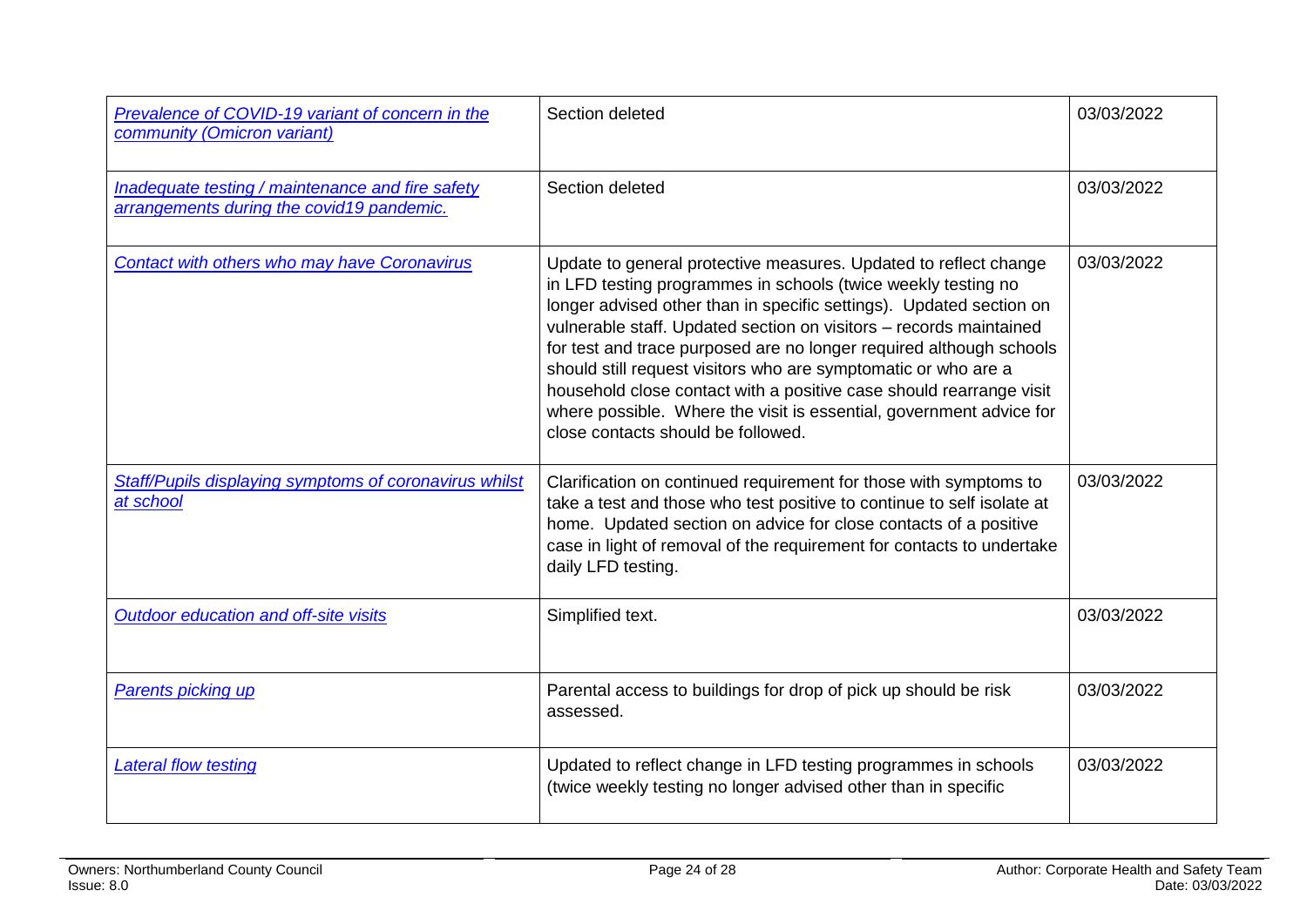| All teaching/classroom activities; early years, primary<br>and secondary        | settings). Schools may be advised to reintroduce this in the event<br>of an outbreak on the advice on the Director of Public Health.<br>Model home testing and on site testing risk assessments have been<br>archived.<br>Updated text.                                                                                                                                                                                                                                                                                                                                                                                                                                                                                                                                                                                                                                                                                                                                                                                                                                                                                           | 03/03/2022 |
|---------------------------------------------------------------------------------|-----------------------------------------------------------------------------------------------------------------------------------------------------------------------------------------------------------------------------------------------------------------------------------------------------------------------------------------------------------------------------------------------------------------------------------------------------------------------------------------------------------------------------------------------------------------------------------------------------------------------------------------------------------------------------------------------------------------------------------------------------------------------------------------------------------------------------------------------------------------------------------------------------------------------------------------------------------------------------------------------------------------------------------------------------------------------------------------------------------------------------------|------------|
| Prevalence of COVID-19 variant of concern in the<br>community (Omicron variant) | Updates in relation to the national move to Plan A.                                                                                                                                                                                                                                                                                                                                                                                                                                                                                                                                                                                                                                                                                                                                                                                                                                                                                                                                                                                                                                                                               | 27/01/2022 |
| Staff/Pupils displaying symptoms of coronavirus whilst<br>at school             | Note change in guidance around the isolation period for those<br>testing positive for COVID-19 which came into force on 17<br>January 2022. No change has been made to this risk assessment.<br>however, Headteachers should review their own risk assessment<br>and communicate these changes as necessary<br>People who are self-isolating with COVID-19 can reduce their<br>isolation period after 5 full days if they test negative with an LFD<br>test on both day 5 and day 6 and they do not have a temperature<br>e.g. if they test negative on the morning of day 5 and the morning of<br>day 6, they can return to school immediately on day 6.<br>The first test must be taken no earlier than day 5 of the self-isolation<br>period, and the second must be taken the following day. If the result<br>of either test is positive, they should continue to self-isolate until<br>they get negative results from two LFD tests on consecutive days or<br>until they have completed 10 full days of self-isolation, whichever is<br>earliest.<br>Anyone not testing must complete their full 10 day isolation<br>period. | 18/01/2022 |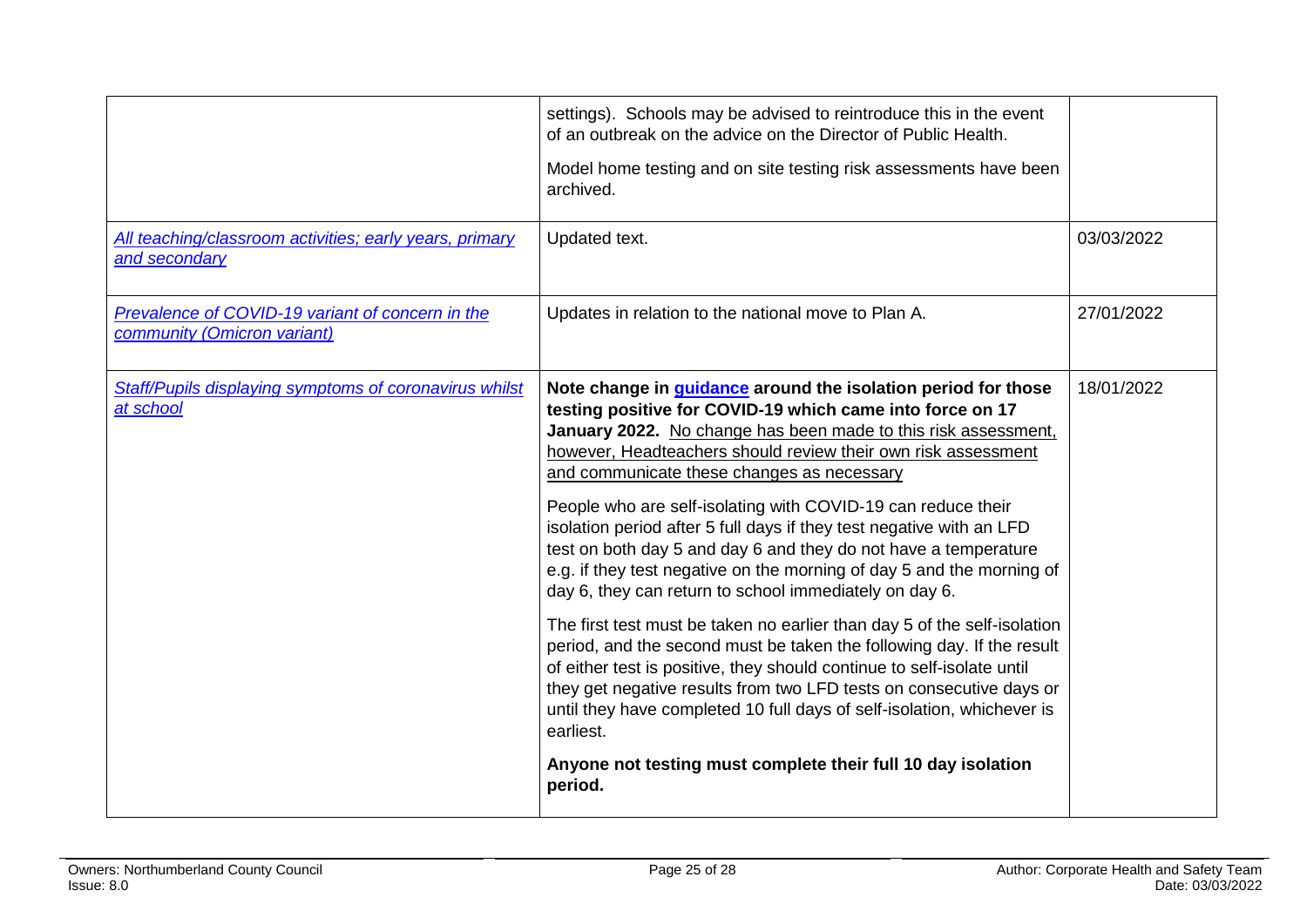| Whole document                                                                  | References to Public Health England (PHE) have been replaced<br>with UK Health Security Agency (UKHSA).                                                                                                                                                                                                                                                                                                                                                                                                                                                                             | 07/01/2022 |
|---------------------------------------------------------------------------------|-------------------------------------------------------------------------------------------------------------------------------------------------------------------------------------------------------------------------------------------------------------------------------------------------------------------------------------------------------------------------------------------------------------------------------------------------------------------------------------------------------------------------------------------------------------------------------------|------------|
| <b>Additional information</b>                                                   | NCC Public Health Team Web enquiry form link added. COVID-19<br>cases within schools no longer need to be reported to the Public<br>Health Team, however, queries can continue to be directed to them<br>via the web form.                                                                                                                                                                                                                                                                                                                                                          | 07/01/2022 |
| Prevalence of COVID-19 variant of concern in the<br>community (Omicron variant) | Face coverings are now advised to be worn by pupils in Year 7 and<br>above in classrooms.                                                                                                                                                                                                                                                                                                                                                                                                                                                                                           | 07/01/2022 |
|                                                                                 | From 11 January 2022, a temporary suspension of confirmatory<br>PCR testing for those testing positive via a lateral flow test.                                                                                                                                                                                                                                                                                                                                                                                                                                                     |            |
| <b>Contact with others who may have Coronavirus</b>                             | <b>Text deletion</b>                                                                                                                                                                                                                                                                                                                                                                                                                                                                                                                                                                | 07/01/2022 |
| Staff/Pupils displaying symptoms of coronavirus whilst<br>at school             | Note change in guidance around isolation period for those testing<br>positive for COVID-19: Pupils and staff with COVID-19 can end<br>their isolation period early if they have 2 consecutive negative<br>lateral flow tests, the first test to be taken no earlier than day 6 and<br>the second on day 7 (there should be at least 24 hours between<br>tests) They can stop self-isolation and return to school from day 7 if<br>both tests are negative and they do not have a high temperature.<br>Anyone not testing must still complete their full 10 day<br>isolation period. | 07/01/2022 |
| <b>Lateral flow testing</b>                                                     | If someone has tested positive for COVID-19 within the<br>last 90 days, they are now strongly encouraged to take part in LFD<br>testing on-site through ATS or at home once they have completed<br>their isolation period for their prior infection.                                                                                                                                                                                                                                                                                                                                | 07/01/2022 |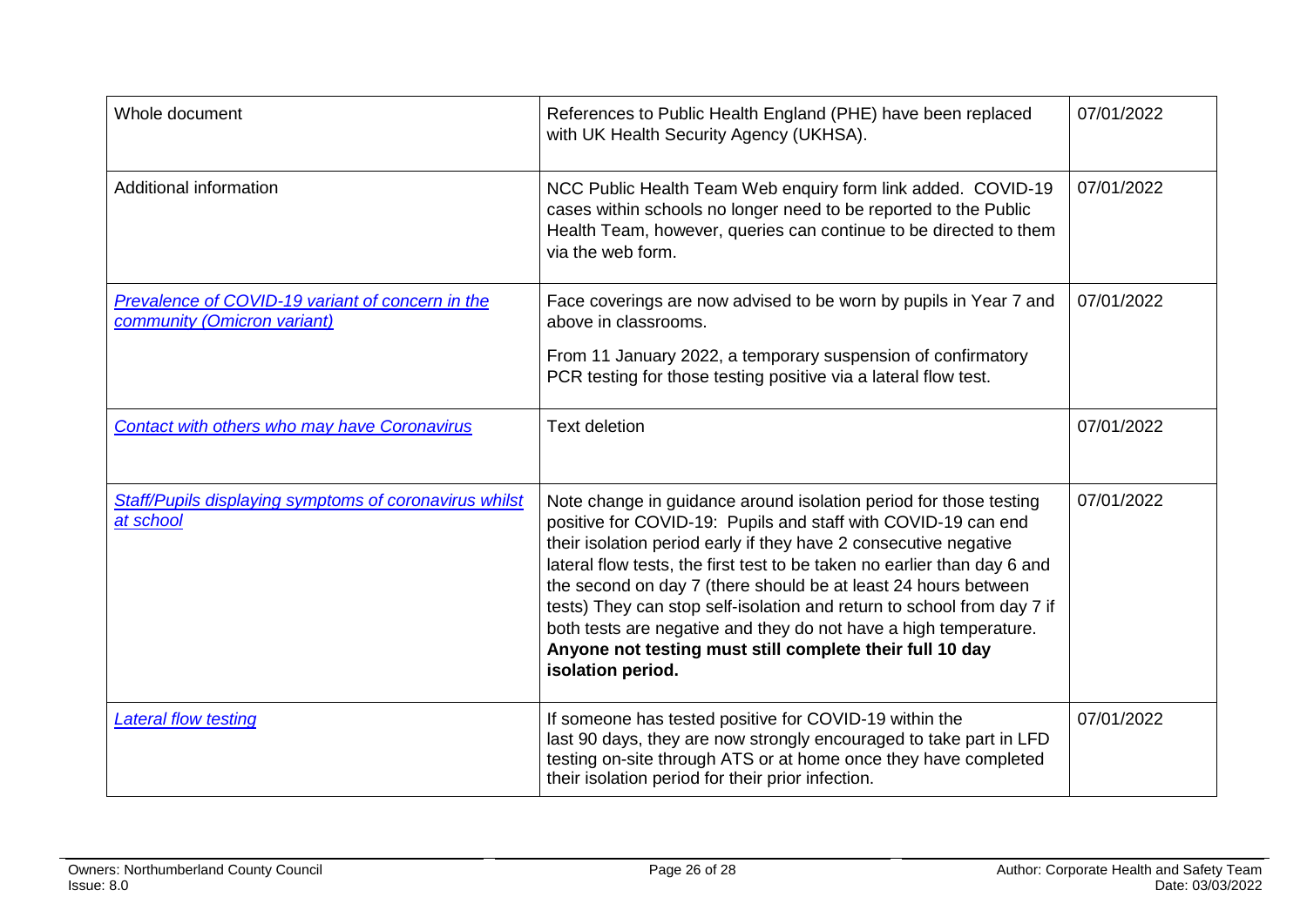| Prevalence of COVID-19 variant of concern in the<br>community (Omicron variant)                      | Additional guidance updated for omicron variant, including working<br>from home if possible, wearing of face coverings, NHS Covid pass<br>scheme for large events (unlikely to impact on schools). | 16/12/2021 |
|------------------------------------------------------------------------------------------------------|----------------------------------------------------------------------------------------------------------------------------------------------------------------------------------------------------|------------|
| Inadequate ventilation.                                                                              | Review measures when hosting events.                                                                                                                                                               | 16/12/2021 |
| <b>Contact with others who may have Coronavirus</b>                                                  | Visitors are requested to take an LFD before attending school site.                                                                                                                                | 16/12/2021 |
| <b>Staff/Pupils displaying symptoms of coronavirus whilst</b><br>at school                           | Update on close contact requirements - LFD daily tests are now<br>strongly recommended.                                                                                                            | 16/12/2021 |
| Staff/Pupils displaying symptoms of coronavirus whilst<br>at school                                  | Update to reflect change in self isolation requirements for close<br>contact of suspected or confirmed cases of the Omicron variant.                                                               | 07/12/2021 |
| Outdoor education and off-site visits                                                                | Planning requirements for those conducting International Travel.                                                                                                                                   | 07/12/2021 |
| Outbreak of Covid-19 in local area or school resulting<br>in the need to step up protective measures | Link added to NCC Public Health outbreak checklist.                                                                                                                                                | 13/10/2021 |
| Inadequate ventilation                                                                               | Link added to DFE ventilation document sharing platform.                                                                                                                                           | 13/10/2021 |
| Contact with others who may have Coronavirus                                                         | Link added to updated pregnant worker risk assessment.                                                                                                                                             | 13/10/2021 |